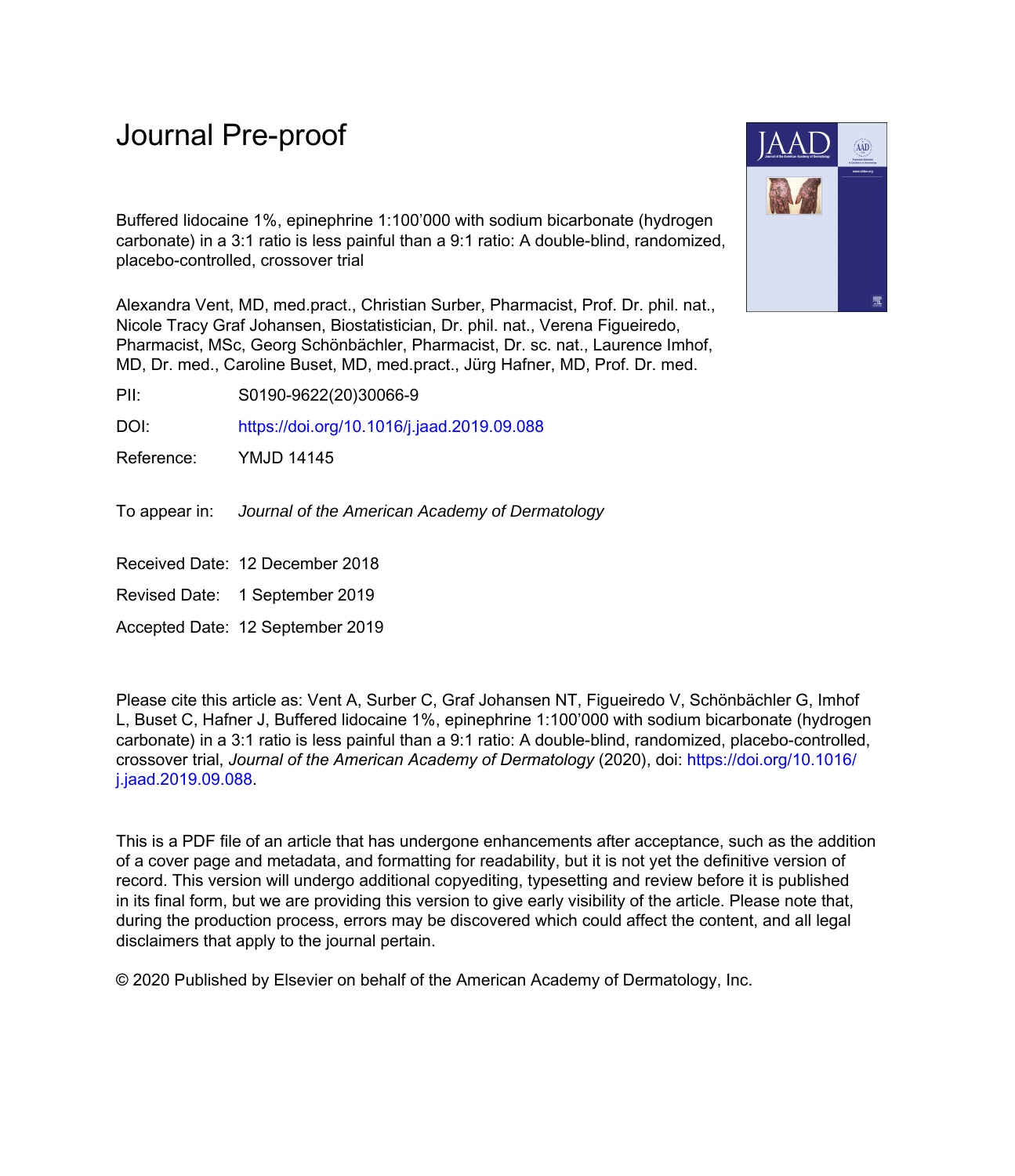|  | Journal Pre-proo |  |  |  |  |
|--|------------------|--|--|--|--|
|  |                  |  |  |  |  |

1

| $\mathbf{1}$   | Buffered lidocaine 1%, epinephrine 1:100'000 with sodium                            |
|----------------|-------------------------------------------------------------------------------------|
| $\overline{2}$ | bicarbonate (hydrogen carbonate) in a 3:1 ratio is less painful than                |
| 3              | a 9:1 ratio: A double-blind, randomized, placebo-controlled,                        |
| 4              | crossover trial                                                                     |
| 5              |                                                                                     |
| 6              | Alexandra Vent, MD, med. pract. <sup>1</sup>                                        |
| 7              | Christian Surber, Pharmacist, Prof. Dr. phil. nat. 1                                |
| 8              | $\overline{z}$<br>Nicole Tracy Graf Johansen, Biostatistician, Dr. phil. nat.       |
| $\mathbf{9}$   | Verena Figueiredo, Pharmacist, MSc <sup>3</sup>                                     |
| 10             | Georg Schönbächler, Pharmacist, Dr. sc. nat. 4                                      |
| 11             | Laurence Imhof, MD, Dr. med. <sup>1</sup>                                           |
| 12             | Caroline Buset, MD, med. pract. <sup>1</sup>                                        |
| 13             | Jürg Hafner, MD, Prof. Dr. med. 1                                                   |
| 14             |                                                                                     |
| 15             | <sup>1</sup> Department of Dermatology, CH-8091 University Hospital of Zurich       |
| 16             | <sup>2</sup> Graf Biostatistics, CH-8400 Winterthur                                 |
| 17             | <sup>3</sup> Hospital Pharmacy of the University Hospital Zurich, CH-8052 Schlieren |
| 18             | <sup>4</sup> Institute of Psychology, 8091 University of Zurich                     |
|                |                                                                                     |

19 Switzerland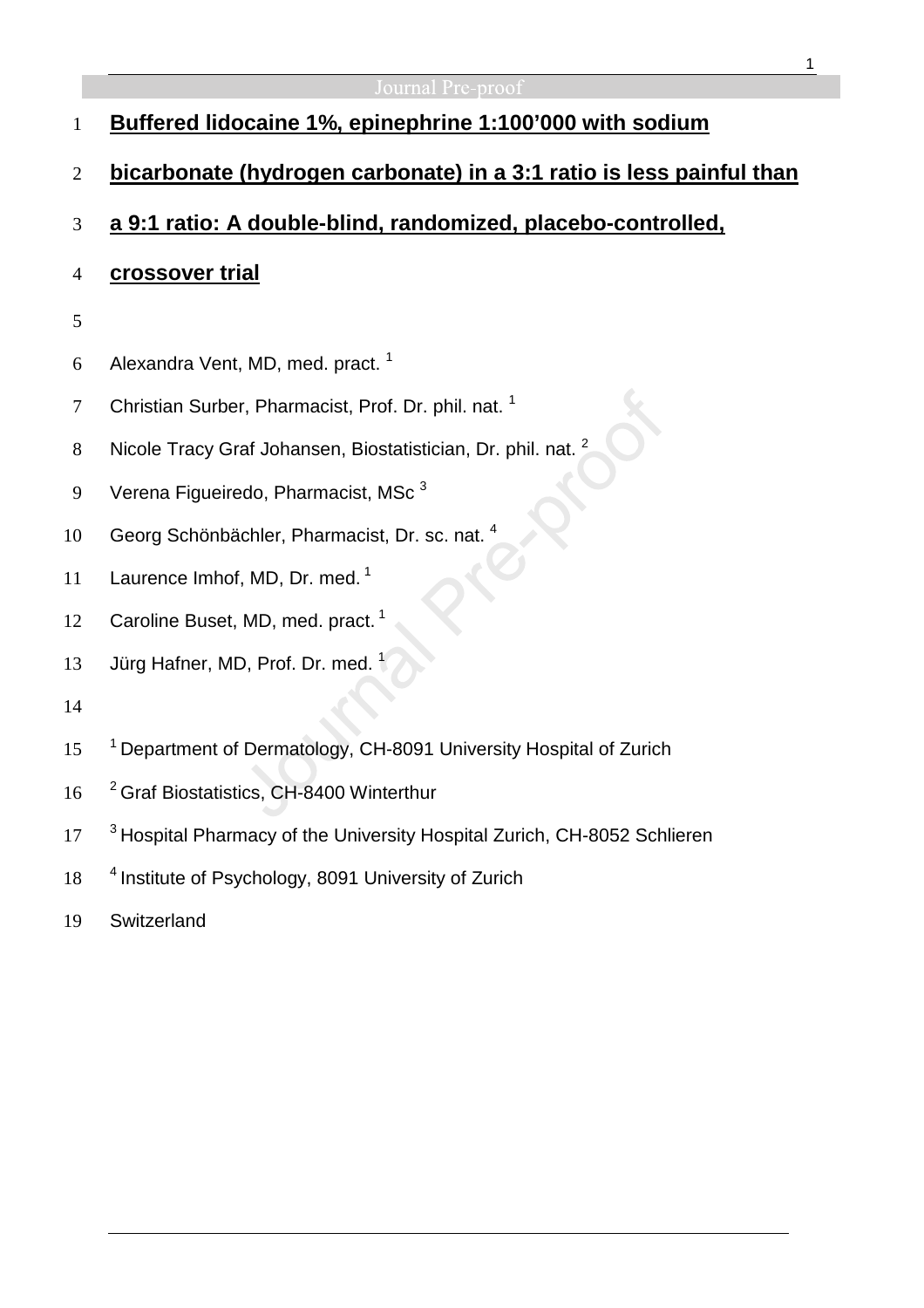I TON BYS

- Corresponding author
- Prof. Dr. med. Jürg Hafner, MD
- Department of Dermatology
- Gloriastrasse 31
- CH-8091 University Hospital of Zurich, Switzerland
- E-mail: juerg.hafner@usz.ch
- +41 44 255 25 33
- 
- e-Mail addresses of co-authors
- alexandra.vent@usz.ch
- christian.surber@unibas.ch
- graf@biostatistics.ch
- verena.figueiredo@kaz.zh.ch
- georg.schoenbaechler@access.uzh.ch
- laurence.imhof@usz.ch
- caroline.buset@usz.ch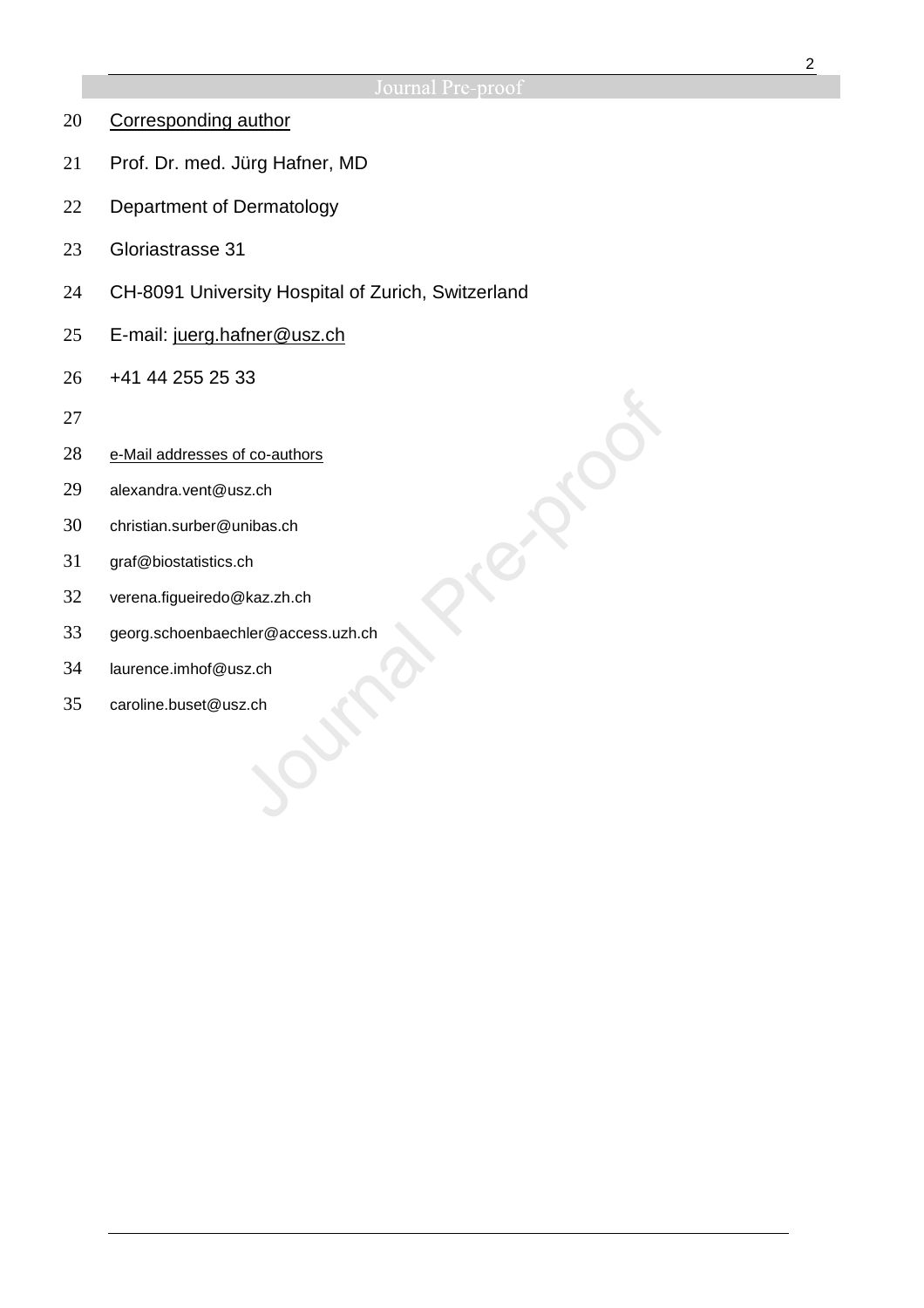|    | Journal Pre-proof                                                                 |                                |  |  |
|----|-----------------------------------------------------------------------------------|--------------------------------|--|--|
| 36 | Funding sources:                                                                  |                                |  |  |
| 37 | JH Rahn Foundation, Zurich (www.jhrahn-foundation.ch)                             |                                |  |  |
| 38 | Bruno Bloch Foundation, Zurich (https://www.brunoblochstiftung.ch)                |                                |  |  |
| 39 |                                                                                   |                                |  |  |
| 40 | Conflict of interest:                                                             |                                |  |  |
| 41 | The authors have no conflict of interest to declare.                              |                                |  |  |
| 42 |                                                                                   |                                |  |  |
| 43 | Prior presentation:                                                               |                                |  |  |
| 44 | This study has not yet been presented.                                            |                                |  |  |
| 45 |                                                                                   |                                |  |  |
| 46 | Reprint request:                                                                  |                                |  |  |
| 47 | The undersigned author transfer all copyright ownership of this manuscript to the |                                |  |  |
| 48 | American Academy of Dermatology, in the event the work is published.              |                                |  |  |
| 49 |                                                                                   |                                |  |  |
| 50 | Word count (main text):                                                           | 2473                           |  |  |
| 51 | Word count (abstract):                                                            | 195                            |  |  |
| 52 | Word count (capsule summary):                                                     | 45                             |  |  |
| 53 | References:                                                                       | 20                             |  |  |
| 54 | Figures:                                                                          | 5                              |  |  |
| 55 | Table:                                                                            | 0                              |  |  |
| 56 |                                                                                   |                                |  |  |
| 57 | Consort statement:                                                                | Included                       |  |  |
| 58 | Trial protocol statistical analysis:                                              | Included                       |  |  |
| 59 | Ethical approval of local ethical committee (KEK): Included                       |                                |  |  |
| 60 | Ethical approval of Swissmedic:                                                   | Included                       |  |  |
| 61 | <b>Trial Registration:</b>                                                        | ClinicalTrials.gov NCT03238625 |  |  |
|    |                                                                                   |                                |  |  |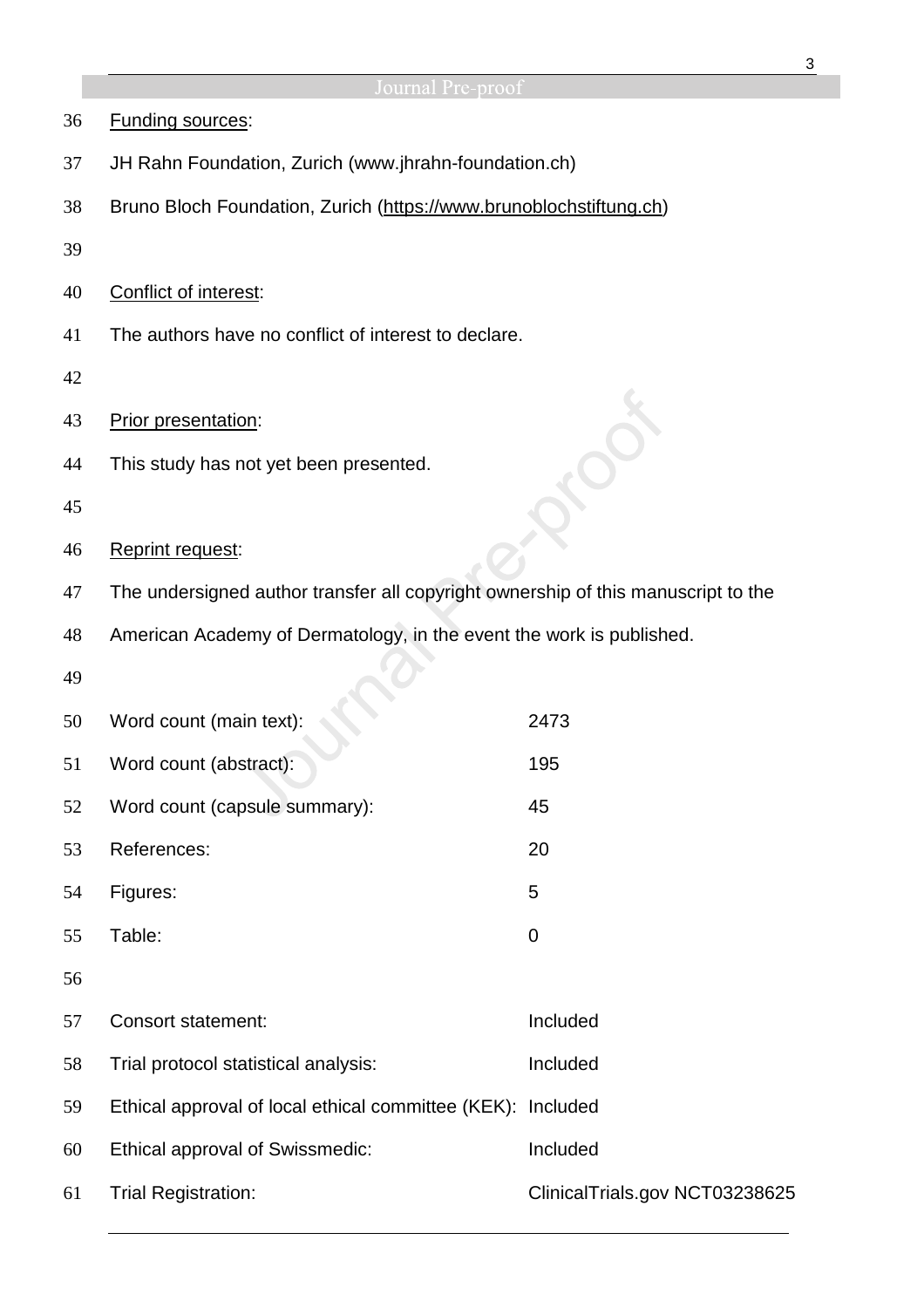# **Abstract**

## **Background**

- Neutralizing (buffering) lidocaine 1%, epinephrine 1:100,000 solutions (Lido/Epi) with sodium
- 65 hydrogen carbonate (NaHCO<sub>3</sub>) (bicarbonate) is widely used to reduce burning sensations
- during infiltration of Lido/Epi. Optimal mixing ratios have not been systematically
- investigated.

# **Objectives**

- 69 To determine whether the Lido/Epi-NaHCO<sub>3</sub> mixing ratio 3:1 (IMP1) causes less pain during
- infiltration than the mixing ratio 9:1 (IMP2) or unbuffered Lido/Epi (IMP3).

## **Methods**

- Double-blind, randomized, placebo-controlled, crossover trial (n=2x24) with 4 investigational
- medicinal products (IMP1-4).

## **Results**

- 75 The 3:1 mixing ratio was significantly less painful than the 9:1 ratio ( $p = 0.044$ ). Unbuffered
- Lido/Epi was more painful than the buffered Lido/Epi (p=0.001 vs IMP1; p=0.033 vs IMP2).
- IMP4 (NaCl 0.9%=placebo) was more painful than any of the anesthetic solutions (p=0.001
- vs IMP1; p=0.001 vs IMP2; p=0.016 vs IMP3;). In all cases the anesthesia was effective for

at least 3 hours.

## **Limitations**

- Results of this trial cannot be transferred to other local anesthetics such as prilocaine,
- 82 bupivacaine, or ropivacaine which precipitate with  $N$ aHCO<sub>3</sub> admixtures.

## **Conclusions**

- 84 Lido/Epi-NaHCO<sub>3</sub> mixtures effectively reduce burning pain during infiltration. The 3:1 mixing
- ratio is significantly less painful than the 9:1 ratio. Reported findings are of high practical
- relevance given the extensive use of local anesthesia today.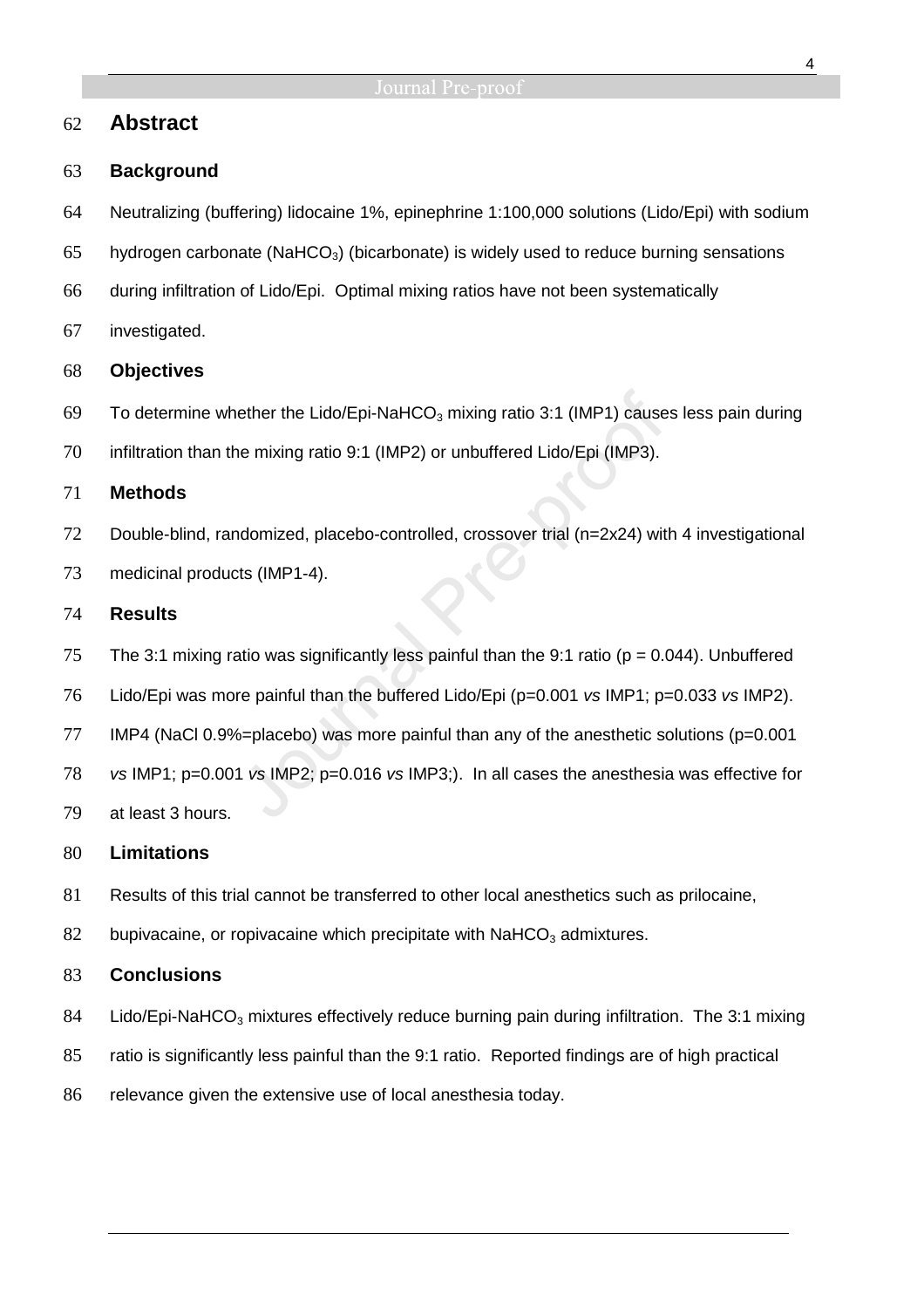# **Introduction**

Lidocaine, an anesthetic of the amide class, is one of the most commonly used local anesthetics. It is available in a variety of concentrations (0.5% to 2.5%). A concentration of 1%, with or without epinephrine, is the most commonly used. Epinephrine is added at a concentration of 1:100,000. It causes vasoconstriction resulting in less bleeding, longer action, and less systemic toxicity.<sup>1</sup> To aid manufacture and stability, commercial lidocaine products with or without epinephrine 94 have a pH of  $2.5$ -4.0.<sup>2-4</sup> Acidity is assumed to be responsible for the burning sensation 95 during infiltration.<sup>5</sup> Seventeen peer-reviewed studies have confirmed significant pain 96 reduction during infiltration of lidocaine when sodium hydrogen carbonate (NaHCO<sub>3</sub>) 8.4% (synonymous: bicarbonate 8.4%) was added in various mixing ratios (10:1-5:1) to buffer the 98 solution at a neutral, more physiologic  $pH<sup>1,6</sup>$  All studies consistently reported that buffering did not reduce or shorten the anesthetic effect. Based on this information it has become common to mix Lidocaine 1%, Epinephrine 101 1:100'000 (Lido/Epi) with NaHCO<sub>3</sub> at a 9:1 ratio (9ml Lido/Epi plus 1ml NaHCO<sub>3</sub> 8.4%). In daily practice, however, many patients still report distressing pain during infiltration. We therefore empirically extended mixing ratios and found that a 3:1 ratio led to virtually painless infiltrations. 105 In order to scientifically substantiate our observation, we conducted a phase II, monocentric, double-blind, randomized, placebo-controlled, crossover trial to assess pain during infiltration

- 107 of two solutions with different ratios of Lido/Epi-NaHCO<sub>3</sub> (3:1 and 9:1), unbuffered Lido/Epi,
- and sodium chloride (NaCl) 0.9% (placebo).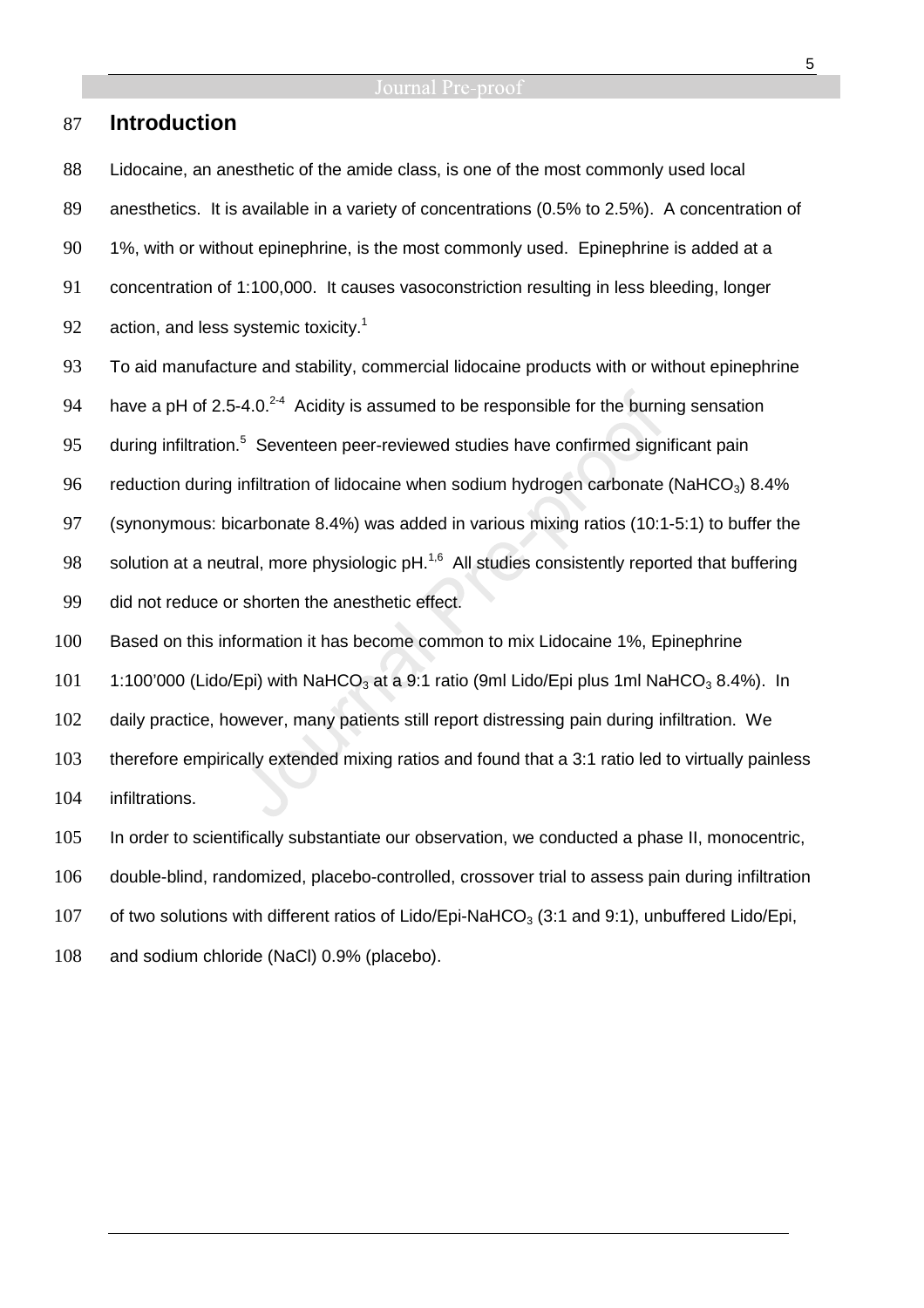# **Materials and Methods**

## **Approvals**

- The study was approved by the local Ethical Committee (KEK-ZH, Nr.2015-0531), and by
- 112 Swissmedic (national authorization and supervisory authority of Switzerland for drugs and
- medical products). Written informed consent was obtained from all volunteers. The trial was
- registered at www.clinicaltrial.gov (NCT03110393).

### **Volunteers**

- 48 healthy volunteers were included and distributed to two groups. In each group every
- volunteer was randomly allocated a different order of injections (figure 1).
- Inclusion criteria were age (18-75 years), proficiency in German, and sufficient intellectual
- and linguistic abilities to fully understand and follow all trial procedures and instructions.
- 120 Exclusion criteria were hypersensitivity or allergies to local anesthetics of the amide type or
- to auxiliary substances such as sulfites, pregnancy (secured with testing), damaged skin on
- the arms, or inability to give informed consent.
- **Investigational Medicinal Products** (IMP)
- Four IMP (IMP1,2,3,4) were prepared and labelled according to a packaging- and
- 125 randomization-plan by the hospital pharmacy of the University Hospital Zurich according to
- current Good Manufacturing Guidelines. To ensure a blind test and to guarantee product
- conformity/stability on the day of injection, IMP1,2,3,4 were prepared as sets of two identical
- 128 vials (5ml) one containing NaHCO<sub>3</sub> and one containing Lido/Epi in appropriate
- concentrations. For further details see figure 2. The mixing took place within 1 minute prior
- to infiltration. This procedure was explicitly chosen to guarantee product conformity/stability.

## **Injection Sites and Injection Procedure**

- 132 Group 1 received two infiltrations. The injection sites were on the right (A) and left (B)
- palmar forearm.
- 134 Group 2 received four infiltrations into the palmar forearms. The injection sites were
- alphabetically assigned: (A) right radial, (B) right ulnar, and (C) left ulnar and (D) left radial
- palmar forearm, respectively.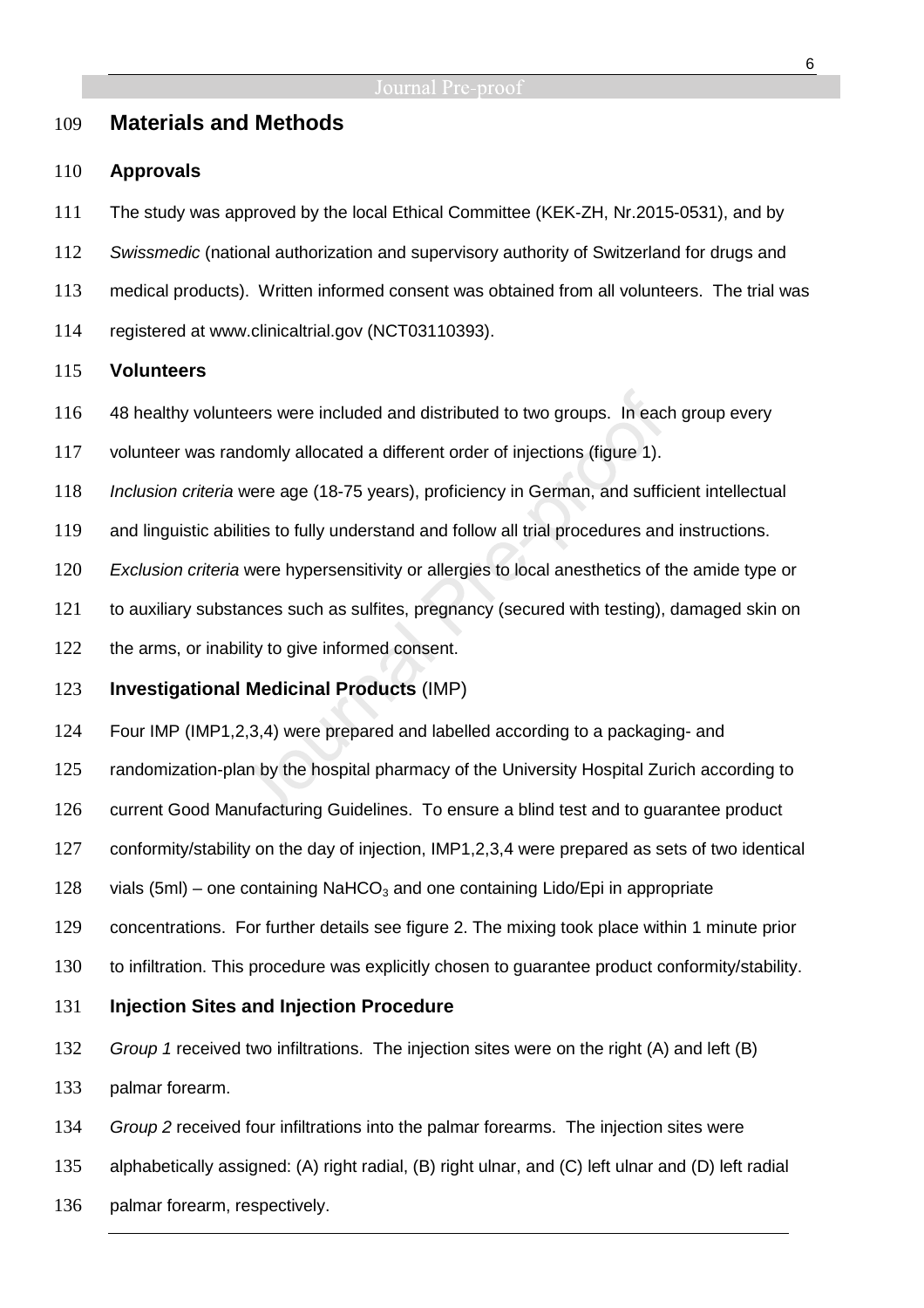- All sites were 5 cm distal from the cubital fossa. Five seconds after skin puncture 2ml of the
- IMP was slowly infiltrated into the superficial subcutis over a period of 15s with a 30G needle.
- The residual 8ml in the syringe was discarded. The injections were performed by the same
- 140 study physician throughout the investigation. The mixed study medication was at room
- temperature.

## **pH and Osmolality of Investigational Medicinal Products (IMPs)**

- The pH of the IMPs was determined with the potentiometer Titrando 906 (Metrohm AG,
- Herisau, Switzerland), according to European Pharmacopoeia (PhEur) 2.2.3. Osmolality of
- the IMPs was determined with the Advanced-3320 micro-osmometer (Advanced Instruments,
- Norwood MA, USA) according to PhEur2.2.35.

## **Measuring Parameters and Hypotheses**

- The following three measurements were recorded 1) pain during infiltration, 2) patient
- comfort during infiltration and 3) duration of local anesthesia (numbness).
- Quantitative rating of pain during infiltration was recorded on a 10-point numerical rating
- scale (NRS) immediately after infiltration of the study solution (a few seconds after removing
- the needle). For each volunteer data was recorded on a sheet of paper with a printed
- numerical rating scale (from 0 to 10; 0=no pain; 10=unacceptable pain).<sup>7</sup>
- Qualitative rating of patient comfort during infiltration was recorded using a sheet of paper
- with a choice of four categorical terms desirable (wünschenswert), acceptable
- (akzeptabel), less acceptable (weniger akzeptabel), and almost or totally unacceptable
- (kaum oder gar nicht akzeptabel) which could be ticked by the volunteers. This was done
- 158 directly after recording the pain during infiltration (NSR)-measurement.
- Duration of local anesthesia (numbness) was recorded after infiltration (after recording the
- pain during infiltration and patient comfort during infiltration) within 3-5 minutes of removing
- of the needle, and at 30-minute intervals up to 3 hours, each time using a standardized laser
- stimulus which left the skin barrier intact (Erbium: Glass non-ablative fractional laser [NAFL],
- 163 1540nm, 10mm tip, fluence 30mJ, pulse width 15ms, Cynosure Inc.).<sup>8</sup> Numbness was
- 164 recorded as present (YES) or absent (NO).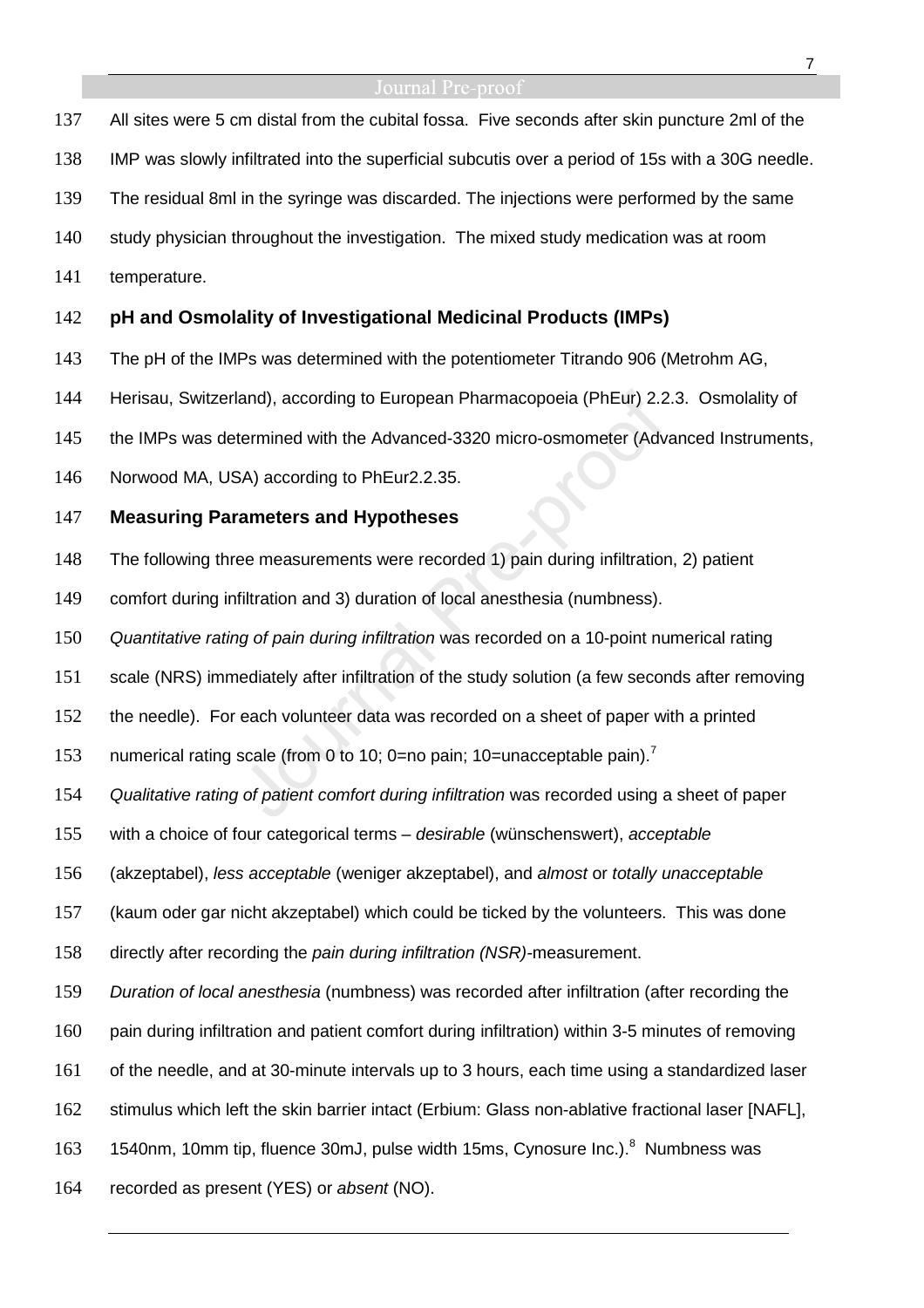| Journal Pre-proo |  |  |  |  |
|------------------|--|--|--|--|
|                  |  |  |  |  |

| 165 | The following hypotheses were tested for pain during infiltration:                                  |
|-----|-----------------------------------------------------------------------------------------------------|
| 166 | Group 1 (primary end point):                                                                        |
| 167 | IMP1 (Lido/Epi-NaHCO <sub>3</sub> =3:1) causes less pain during infiltration than IMP2 (Lido/Epi-   |
| 168 | NaHC $O3=9:1$ )                                                                                     |
| 169 | Group 2 (secondary end points):                                                                     |
| 170 | IMP1 (Lido/Epi-NaHCO <sub>3</sub> =3:1) causes less pain during infiltration than IMP3              |
| 171 | (unbuffered Lido/Epi) and IMP4 (placebo)                                                            |
| 172 | IMP2 (Lido/Epi-NaHCO <sub>3</sub> =9:1) causes less pain during infiltration than IMP3              |
| 173 | (unbuffered Lido/Epi) and IMP 4 (placebo).                                                          |
| 174 | <b>Statistics</b>                                                                                   |
| 175 | Group 1, primary end point (n=24): We planned for a two-sided Mann-Whitney test of the              |
| 176 | CROS-estimator, measured as the score for pain on infiltration of the first injection minus         |
| 177 | the score for pain on infiltration of the second injection. We estimated that 24 cross-overs        |
| 178 | would be needed to have at least 80% power with significance testing at the $\alpha$ =0.05 level to |
| 179 | detect a difference between the two randomization groups (two different order of injection          |
| 180 | sequence) of 3 NRS values, assuming a standard deviation of 2.5. Variability was                    |
| 181 | estimated based on a 2010 Cochrane review. <sup>6</sup>                                             |
| 182 | Group 2, secondary end points (n=24): We decided to test all four IMPs on a second group            |
| 183 | of volunteers to avoid possible interferences with the investigation of the primary end point       |
| 184 | (IMP1 vs IMP2). Every volunteer of group 2 was randomly allocated a different order of              |
| 185 | injections.                                                                                         |
| 186 | The randomization list was computer generated by the hospital pharmacy, using block                 |
| 187 | sizes of 6 for Group 1 (4 blocks of 6 participants, 3 start with IMP1, and 3 with IMP 2) and        |
| 188 | of one block of 24 participants for Group 2 (this block contains 24 possible combinations).         |
| 189 | The tests for differences in pain during infiltration are based on a two-sided exact Mann-          |
| 190 | Whitney test of the CROS-estimator.                                                                 |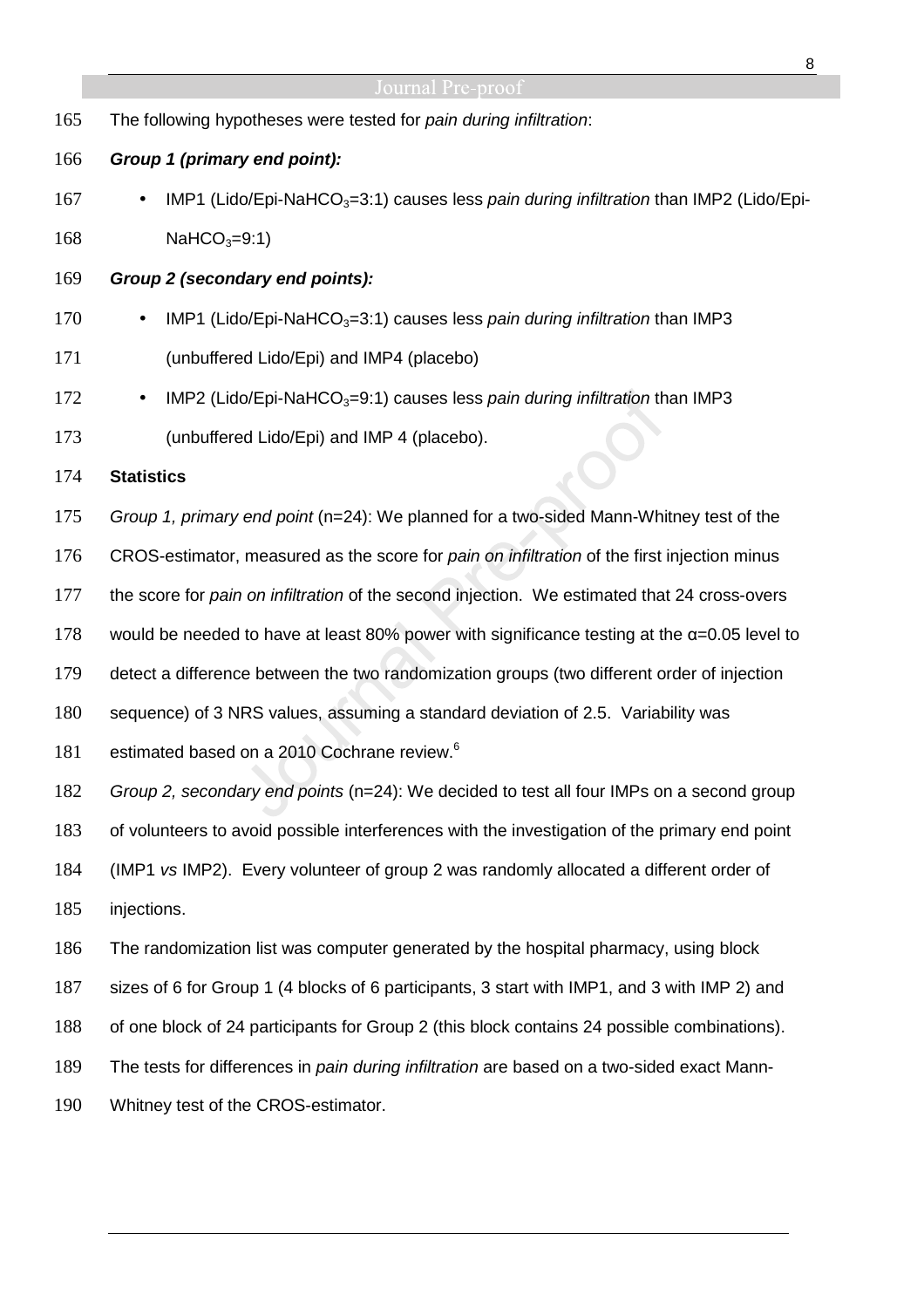- Patient comfort during infiltration and local anesthesia (numbness) information were
- analyzed descriptively. All analyses were performed in the R-programming language
- (version  $3.3.3$ ). $9$

Journal Prezence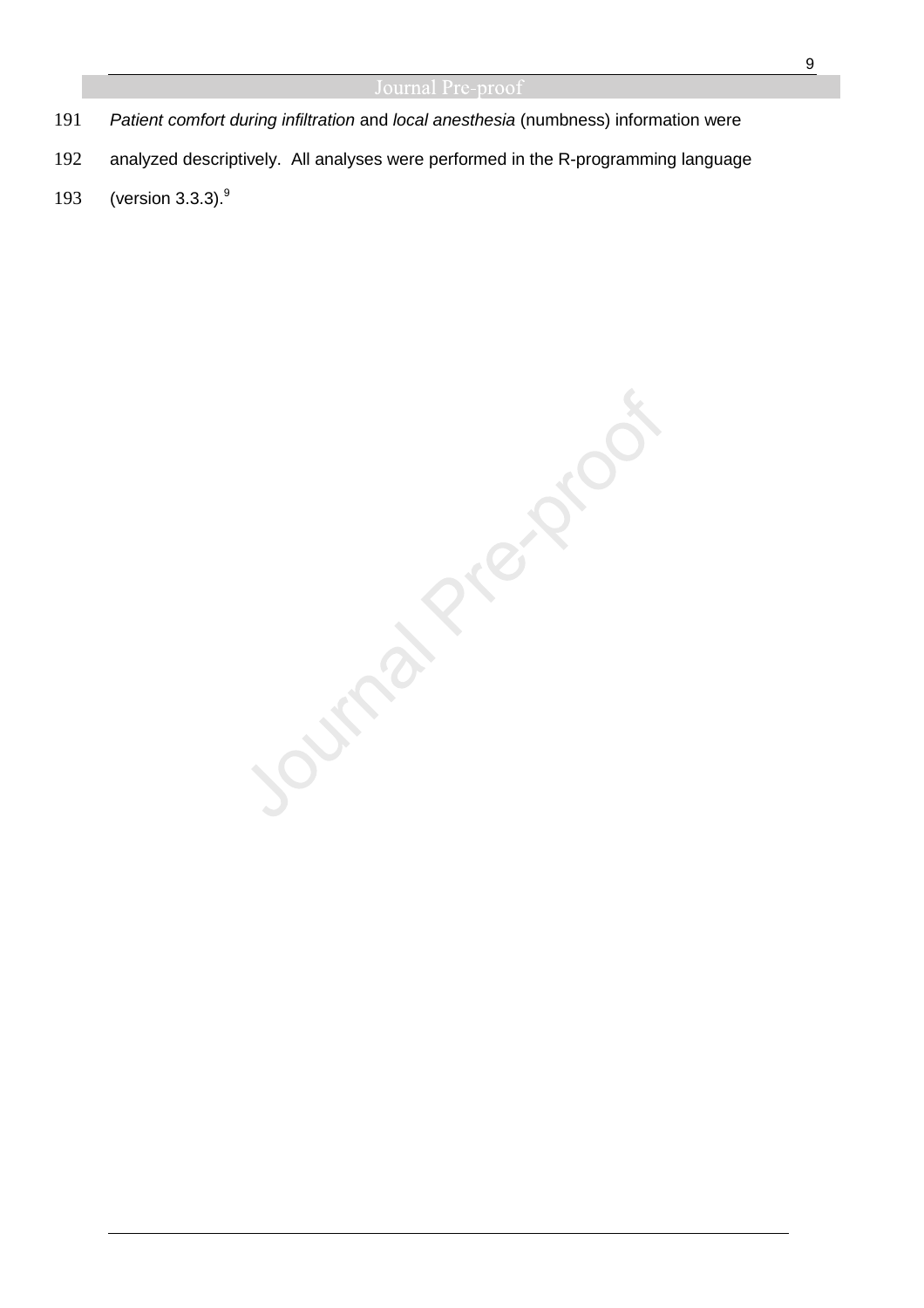# **Results**

- 48 volunteers were included (21 males, 27 females), with mean age 31.4 (21–62) years. All
- completed the study.

## **Pain measurements**

### **Quantitative rating of pain during infiltration**

- 199 Group 1: IMP1 (Lido/Epi-NaHCO<sub>3</sub>=3:1) was significantly less painful than IMP2 (Lido/Epi-
- 200 NaHCO<sub>3</sub>=9:1) (p = 0.044). When IMP1 was followed by IMP2, IMP1 had a median pain
- 201 score 1.5 points lower (less painful) than IMP2 (1<sup>st</sup> to 3<sup>rd</sup> quartile range -3.0 -1.0). When
- IMP 2 was followed by IMP 1, the IMP 1 median pain score was 0.5 points lower than for
- 203 IMP2 (1<sup>st</sup> to 3<sup>rd</sup> quartile range -2.0 1.25) (figure 3).
- Group 2: IMP3 (unbuffered Lido/Epi) was more painful than both IMP1 (Lido/Epi-
- 205 NaHCO<sub>3</sub>=3:1) (p=0.001) and IMP2 (Lido/Epi-NaHCO<sub>3</sub>=9:1) (p=0.033). IMP4 (placebo) was
- 206 more painful than IMP1 ( $p=0.001$ ), IMP2 ( $p=0.001$ ), and IMP 3 ( $p=0.016$ ) (figure 4).
- 207 [IMP1: median NRS 2.0 (1<sup>st</sup> to 3<sup>rd</sup> quartile range 1.0 4.0); IMP2: median NRS 3.0 (1<sup>st</sup> to 3<sup>rd</sup>)
- 208 quartile range  $2.0 4.25$ ; IMP3: median NRS  $4.5$  (1<sup>st</sup> to 3<sup>rd</sup> quartile range  $3.0 7.0$ ); IMP4:
- 209 median NRS 6.0 (1<sup>st</sup> to 3<sup>rd</sup> quartile range 3.75 8.0)]
- **Qualitative rating of patient comfort during infiltration**
- Qualitative rating score data is presented in figure 5.
- **Duration of local anesthesia (numbness)**
- In all volunteers, laser-induced pain was absent in the injection areas of IMP1,2,3 and
- present in the injection areas of IMP4 between 5 minutes and 3 hours after infiltration.

## **pH and Osmolality of IMPs**

- pH information is presented in figure 2. Osmolality (mosm/kg) of IMP1,2,3,4 was 674.6,
- 467.1, 315.0, 285.3, respectively.

## **Adverse events**

- No serious adverse events occurred during the study. Five test persons experienced local
- tenderness for 1-2 days. One test person had a deep subcutaneous nodule of approximately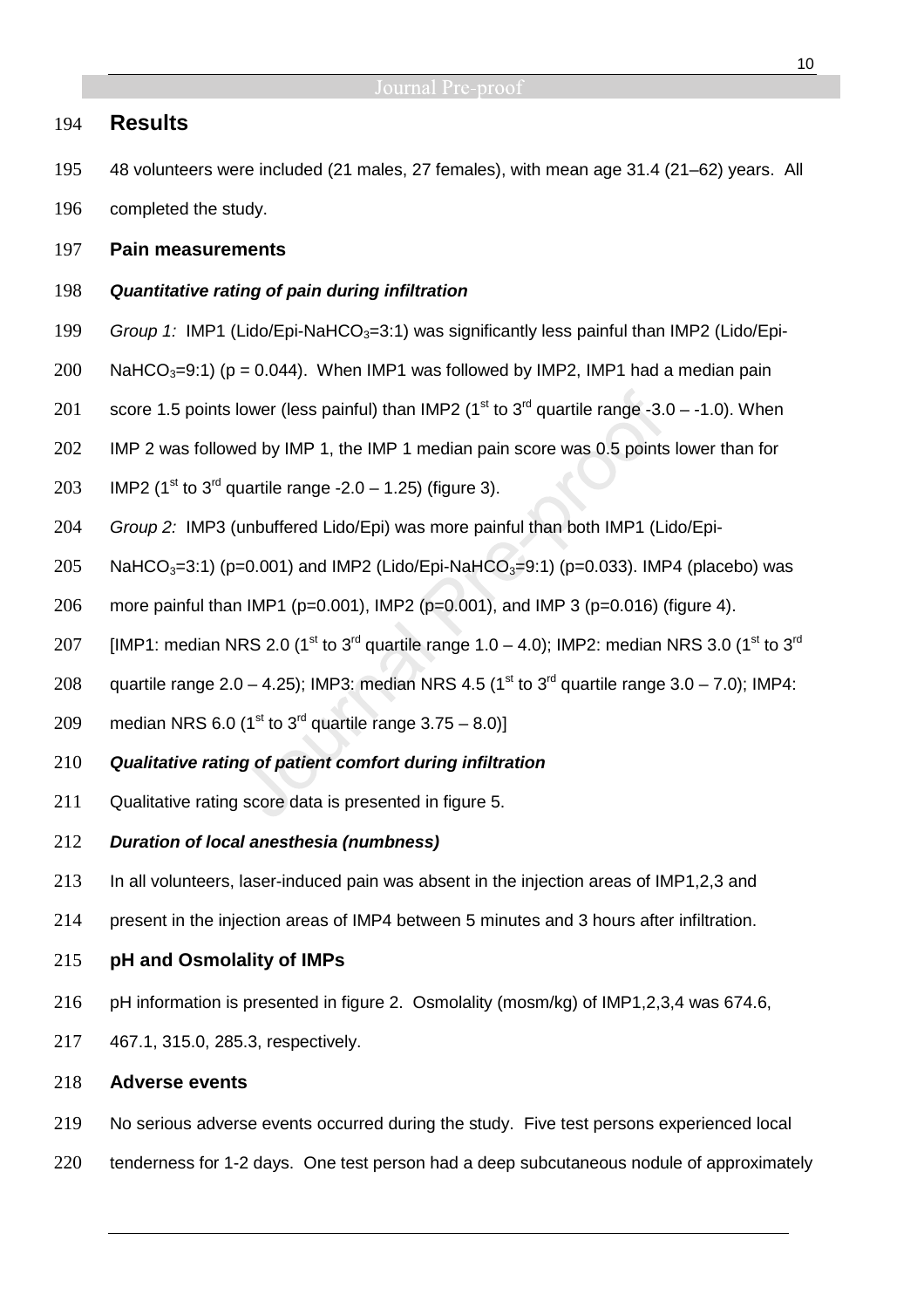- 221 5mm diameter which completely disappeared after 2 months. We assume it must have been
- 222 a small hematoma in the deeper subcutis.

Journal Prezence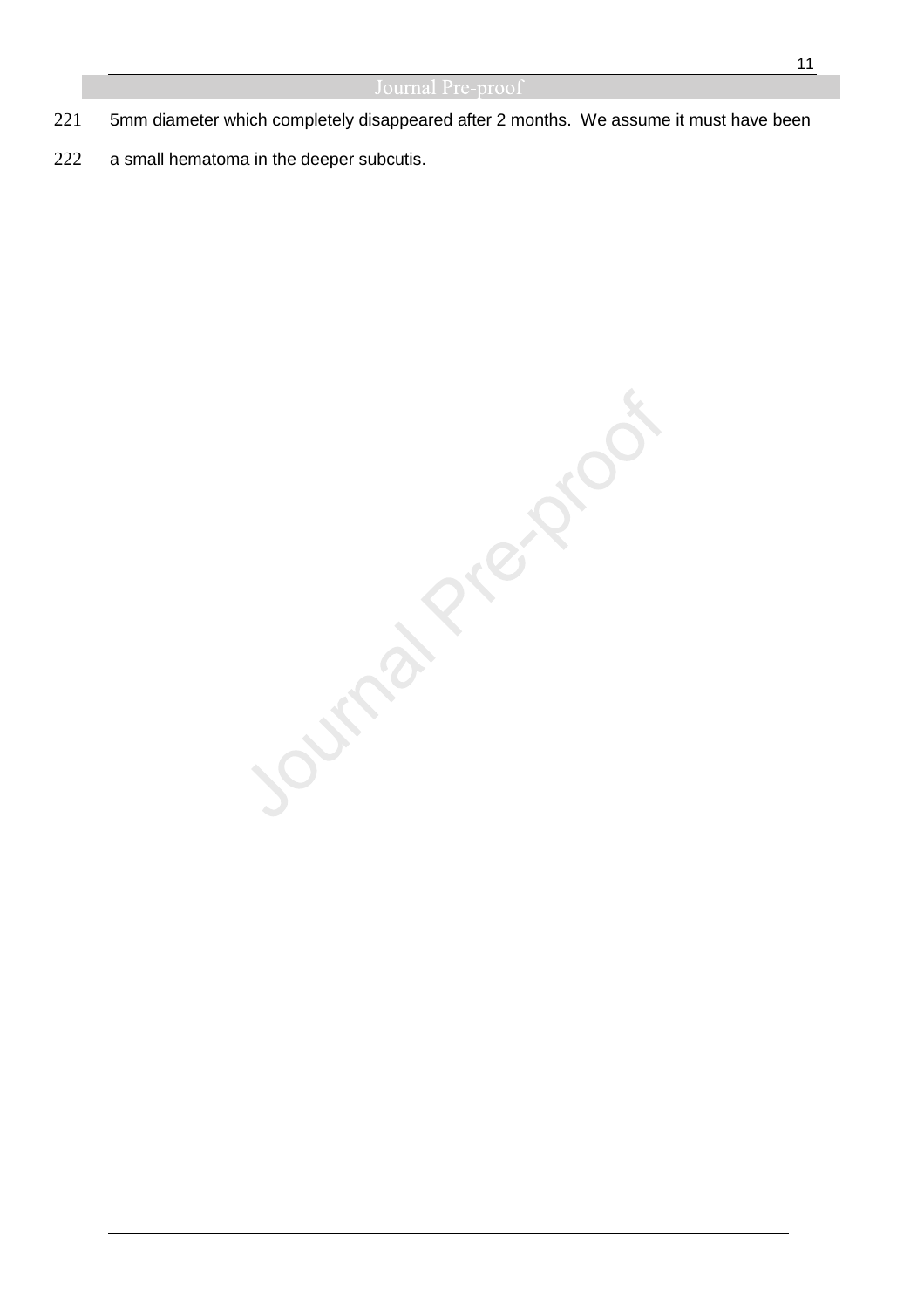# 223 **Discussion**

- 224 In a phase II, monocentric, double-blind, randomized, placebo-controlled, crossover trial we
- 225 scientifically substantiated that the mixing of Lido/Epi-NaHCO<sub>3</sub> at a 3:1 ratio causes less pain
- 226 during infiltration than at a 9:1 ratio (fig 3). Furthermore, we showed that unbuffered Lido/Epi
- 227 is more painful than buffered Lido/Epi at ratios 3:1 and 9:1, and that the placebo was more
- 228 painful than any of the anesthetic solutions (fig 4). Patient comfort during infiltration
- 229 assessed with qualitative pain scores showed a clear preference for the buffered Lido/Epi at
- 230 a ratio of 3:1. Placebo received the most negative scores (fig 5). All anesthetic solutions led
- 231 to numbness in the injection areas between 5 minutes and 3 hours after infiltration. The
- 232 lower lidocaine concentration in the 3:1 Lido/Epi-NaHCO<sub>3</sub> did not affect local anesthesia,
- 233 compared to the 9:1 ratio, within the observation time.

## 234 **Acidity causes the burning sensation during infiltration**

- 235 Acidity has been assumed to be responsible for the burning sensation during infiltration.
- 236 Meanwhile the detection of acid-sensing ion channel receptors or nociceptors fully supports
- 237 this explanation.<sup>5</sup> The causal link between pH and burning pain during infiltration is also
- 238 supported by our trial with the unbuffered Lido/Epi solution (IMP3) at pH 3.4 and with the
- 239 pharmacologically inactive placebo (IMP4) at pH 6.2. The pain during infiltration with the
- 240 neutralized solutions (IMP1: pH 7.5, IMP2: pH 7.3) was significantly reduced.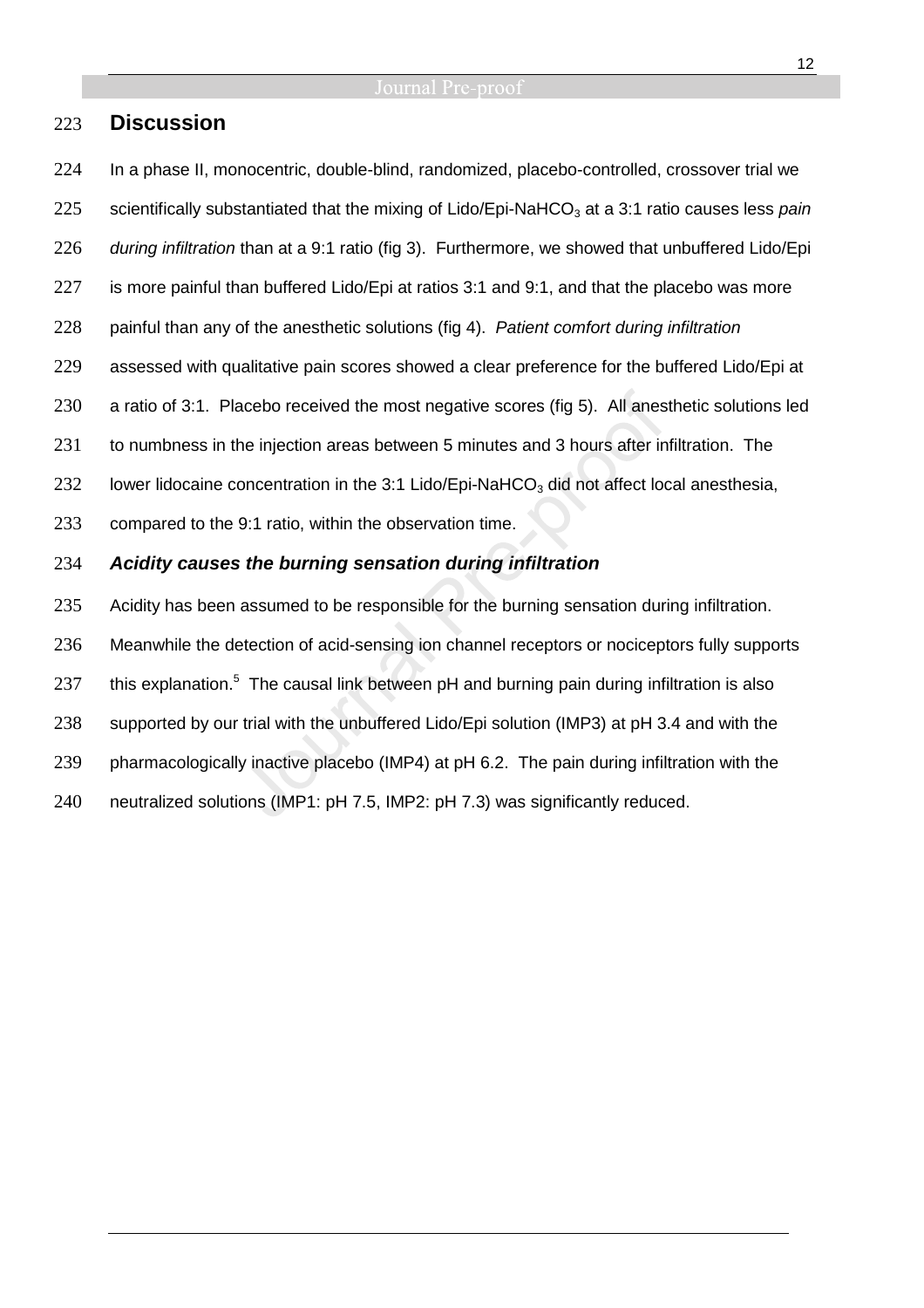## **At neutral pH, lidocaine is predominantly present in its active form**

Injection solutions contain lidocaine in an uncharged, non-ionized and in a charged, ionized 243 form, respectively. The uncharged form - also known as the active form - is lipophilic and in 244 contrast to the charged (hydrophilic) form readily permeates the nerve membrane to bind 245 from the cytosol to the acid-sensing ion channel receptors.<sup>10-11</sup> According to the Henderson-Hasselbalch equation, in any sample of a lidocaine solution the ratio of the non-ionized (active form) to ionized species of the anesthetic depends on the pH. At a more acidic pH, 248 the ionized, cationic form predominates. For instance, at a pH of 3.8, a typical cartridge of Lido/Epi contains only 1 molecule of non-ionized (active form) anesthetic for every 10,000 molecules of ionized anesthetic. On the other hand, closer to physiologic pH, more non-ionized (active form) anesthetic is present. For instance, at the physiologic pH 7.4 there is 1 molecule of non-ionized (active form) lidocaine in solution for every 4 molecules of ionized lidocaine. At the physiologic pH, there are 2'500 times more of the active form available than at a pH of 3.8.

## **NaCl 0.9% is more painful than unbuffered Lido/Epi**

During injection of unbuffered Lido/Epi (pH 3.8), the buffering system of the body will bring – 257 with a very short time lag - the unphysiologic pH of the solution to a more neutral level.<sup>12</sup> During neutralization the continuously formed non-ionized lidocaine (active form) can penetrate nerve cells and block the acid-sensing ion channel receptors from inside the 260 synapse.<sup>13,14</sup> With NaCl 0.9% (pH 6.2) the buffering system of the body will also neutralize 261 the solution. However, due to the absence of lidocaine, acidity will cause a noticeably longer duration of burning sensation until neutralization of the solution.

**CO2 has analgesic effects** 

264 When NaHCO<sub>3</sub> is mixed with acidic lidocaine hydrochloride solution, water (H<sub>2</sub>O) and carbon 265 dioxide (CO<sub>2</sub>) are formed. Condouris et al. demonstrated that  $CO<sub>2</sub>$  develops an independent, direct local anesthetic effect.<sup>15</sup> Based on these observations, Catchlove et al. were able to 267 demonstrate that  $CO<sub>2</sub>$  enhances the action of lidocaine.  $CO<sub>2</sub>$  directly deactivates the nerve axon, and indirectly increases the anesthetic effect of lidocaine by changing its electrical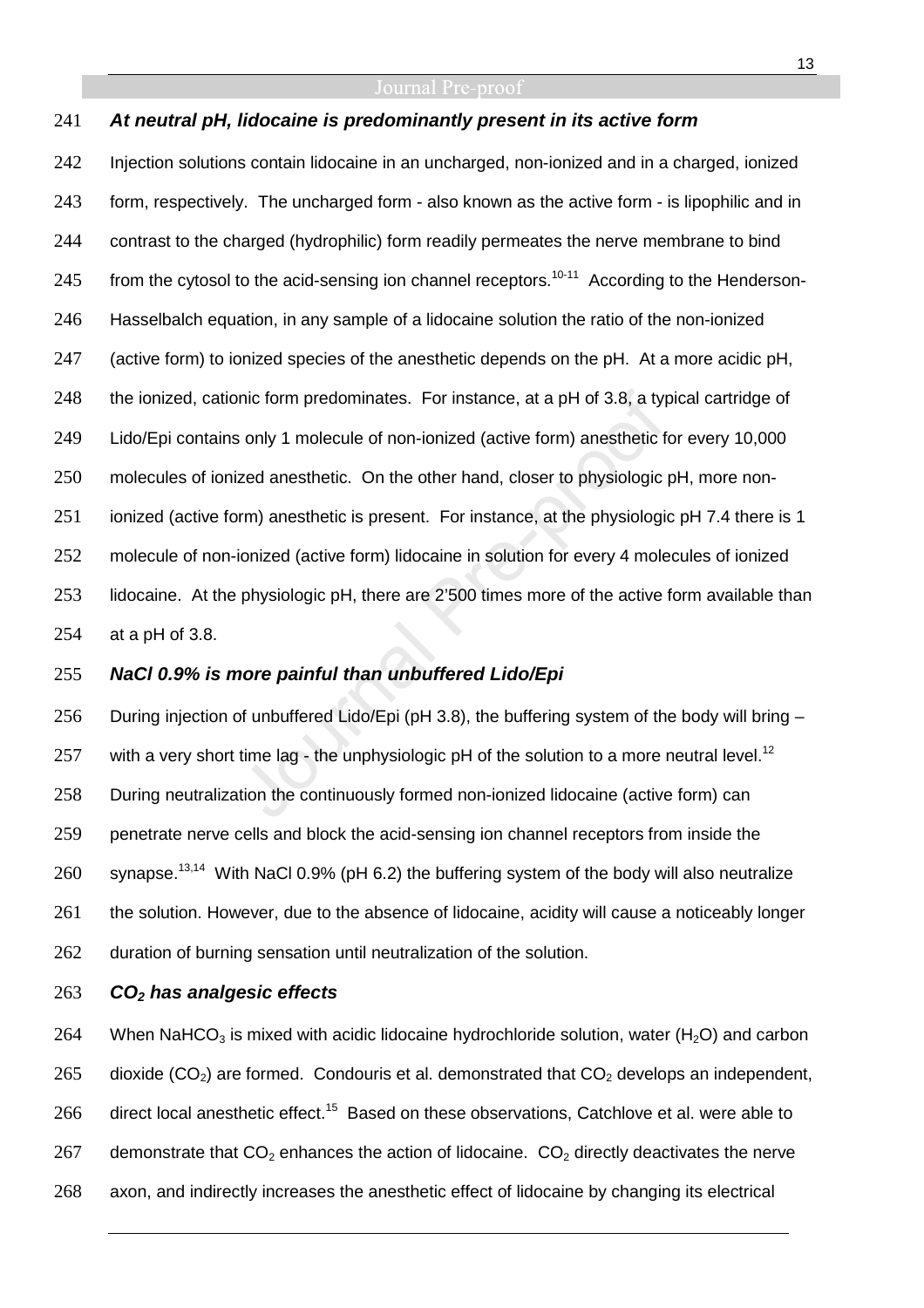269 charge.<sup>16</sup> This may explain why an excess of  $CO<sub>2</sub>$ , as formed in 3:1 mixture, more effectively reduces the burning sensation of lidocaine relative to the 9:1 mixture. Both mixtures 271 effectively neutralize the Lido/Epi solution, but the 3:1 mixture provides more local  $CO<sub>2</sub>$ anesthesia.

### **Osmolality and pain during infiltration**

 Osmolality may impair tolerability (including pain on infiltration) of injection solutions.<sup>17</sup> The 275 general osmolality recommendations for injection and infusion solutions is to not greatly 276 exceed the value of 600 and 1,000 mOsm/kg respectively.<sup>17</sup> As yet, no mOsm/kg-to-pain relationship could be found between 300 and 1100 mOsm/kg in a study after intra-muscular 278 injection of vaccine suspensions in healthy adults.<sup>18</sup> Osmolality of Lido/Epi-NaHCO<sub>3</sub> at a ratio of 3:1 (IMP1) was 674.6 mosm/kg and higher than in the other solutions (467.1, 315.0, 285.3 mosm/kg). In a similar investigation, Parham et al. found that pain during infiltration of physiological NaCl 0.9% (285.3 mosm/kg) was significantly more painful than their more than 282 twice as osmolar Lido/Epi-NaHCO<sub>3</sub> mixtures.<sup>19</sup> Our data confirms this observation.

## **Stability of bicarbonate neutralized Lido/Epi solution**

284 The stability of neutralized Lido/Epi solutions with NaHCO<sub>3</sub> is limited<sup>20</sup> which is the major reason why there are no commercial products on the market. Neutralized Lido/Epi solutions are compounded in advance – either preoperatively by nurses or physicians, or by a 287 specialized pharmacy.<sup>20</sup> The manner in which the solutions are mixed often depends on the available bulk containers (drug/buffer), syringes, and local situations and customs. This makes the storage and subsequent stability of the compounded product an important issue. Despite numerous examinations on the stability of neutralized anesthetics/epinephrine 291 solutions, there is still a considerable degree of uncertainty on the topic. Due to the lack of proper method validation and study design, and the large number of influences when compounding (such as temperature, time, packaging material, light, and oxygen level), no general rules have emerged to simplify compounding and ensure product quality. In the 295 context of our trial we therefore limited the time between mixing and infiltrating the NaHCO<sub>3</sub> -Lido/Epi solution to one minute so that degradation would not be a factor. In our everyday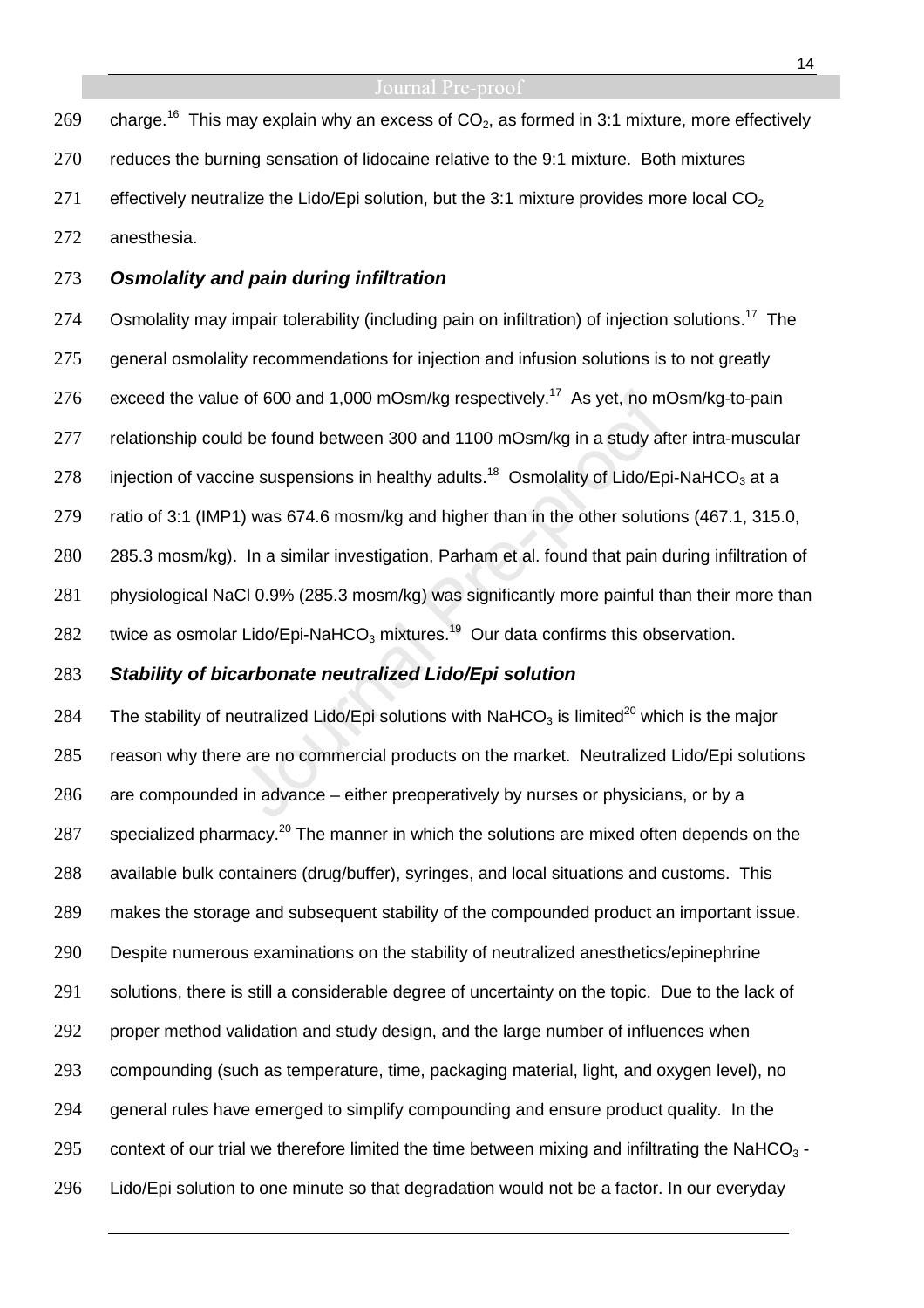- practice we limit the shelf-life of the ad hoc prepared Lido/Epi-NaHCO3 solutions to the
- duration of the surgical intervention (less than 2 hours).

# **Conclusions**

- 300 The Lido/Epi-NaHCO<sub>3</sub> mixtures effectively reduce burning pain during infiltration. The 3:1
- mixing ratio was significantly less painful than the 9:1 ratio. The reported findings are of high
- practical relevance given the extensive use of local anesthesia today.

# **Limitations**

- The results of this clinical trial cannot be transferred to other local anesthetics, such as
- prilocaine, bupivacaine, or ropivacaine, which precipitate with bicarbonate admixture.
- NaHCO<sub>3</sub> admixtures with other concentrations of lidocaine, e.g., 0.5% or 2.0%, and with
- lidocaine without epinephrine are expected to function the same way, but this has not been
- formally tested.

# **Acknowledgements**

- This study was supported by the JH Rahn Foundation, Zurich (www.jhrahn-foundation.ch)
- and the Bruno Bloch Foundation, Zurich (www.brunoblochstiftung.ch). We thank all
- participants.
- **Conflict of interes**
- None.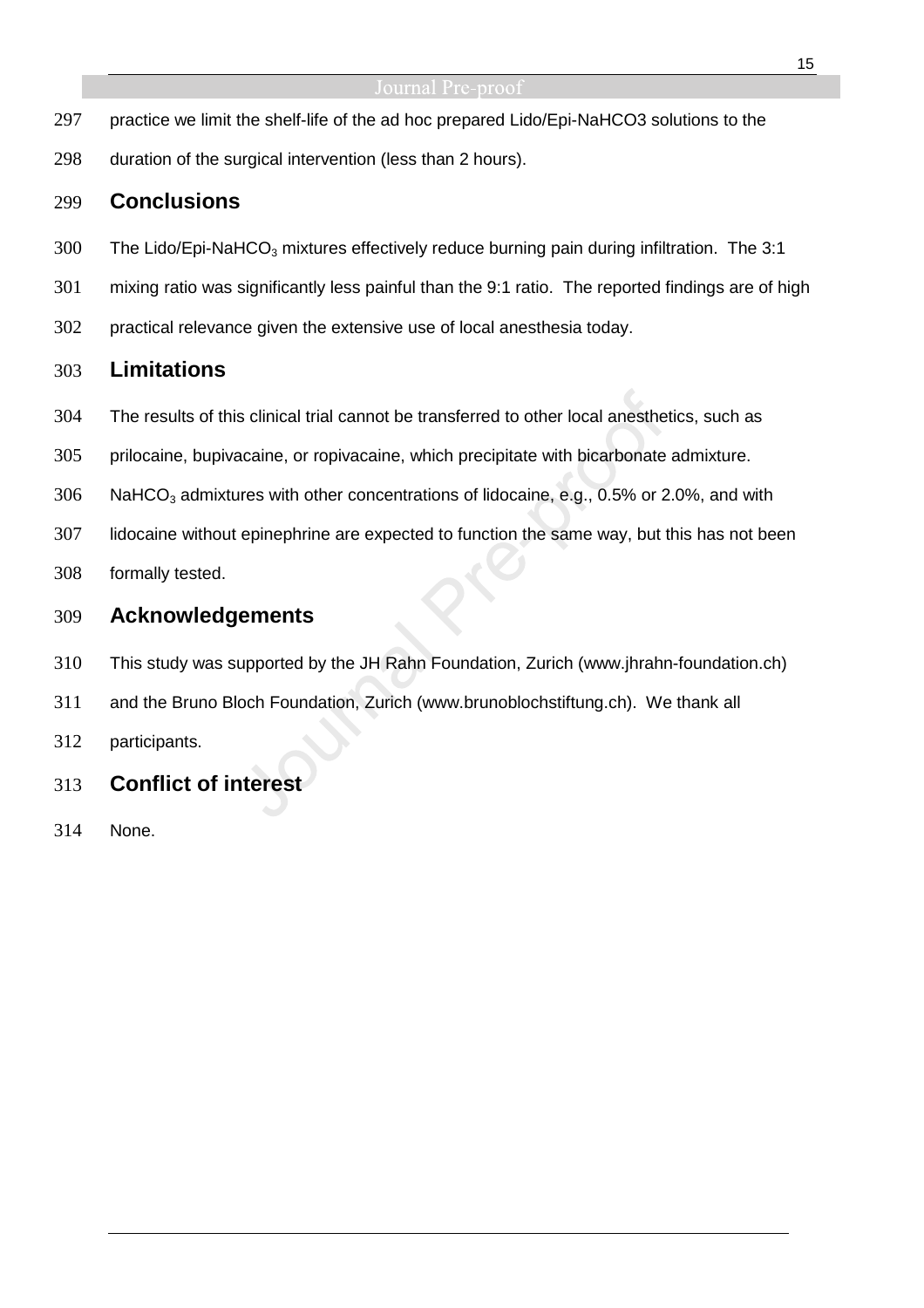## **References**

- 1. Burns CA, Ferris G, Feng C, et al. Decreasing the pain of local anesthesia: a
- prospective, double-blind comparison of buffered, premixed 1% lidocaine with
- epinephrine versus 1% lidocaine freshly mixed with epinephrine. J Am Acad
- Dermatol. 2006;54:128-131.
- 2. Christoph RA, Buchanan L, Begalla K, Schwartz S. Pain reduction in local anesthetic administration through pH buffering. Ann Emerg Med. 1988;17:117-120.
- 3. Masters JE. Randomised control trial of pH buffered lignocaine with adrenaline in outpatient operations. Br J Plast Surg. 1998;51:385-387.
- 4. Crews JC, Clark RB. Effect of alkalinization on the pH of local anesthetic solutions. Anesth Analg. 1987;66:1203.
- 5. Yoder N, Yoshika C, Gouaux E. Gating mechanisms of acid-sensing ion channels. Nature 2018;555(7696):397-401.
- 6. Cepeda MS, Tzortzopoulou A, Thackrey M, et al. Adjusting the pH of lidocaine for reducing pain on injection. Cochrane Database Syst Rev. 2010(12):CD006581.
- 7. Miro J, Castarlenas E, de la Vega R, et al. Validity of three rating scales for measuring pain intensity in youths with physical disabilities. Eur J Pain. 2016;20:130-137.
- 8. Plaghki L, Mouraux A. How do we selectively activate skin nociceptors with a high
- power infrared laser? Physiology and biophysics of laser stimulation. Neurophysiol Clin. 2003;33:269-277.
- 9. A Language and Environment for Statistical Computing [computer program]. Vienna,
- Austria: R Foundation for Statistical Computing; 2017.
- 337 10. Hille B. The pH-dependent rate of action of local anesthetics on the node of Ranvier. J Gen Physiol. 1977;69:475-496.
- 11. Hille B. Local anesthetics: hydrophilic and hydrophobic pathways for the drug-receptor reaction. J Gen Physiol. 1977;69:497-515.
- 12. Gardner JH, Semb J. The relation of pH and surface tension to the activity of local anesthetics. J Pharmacol Exp Ther. 1935;54:309-319.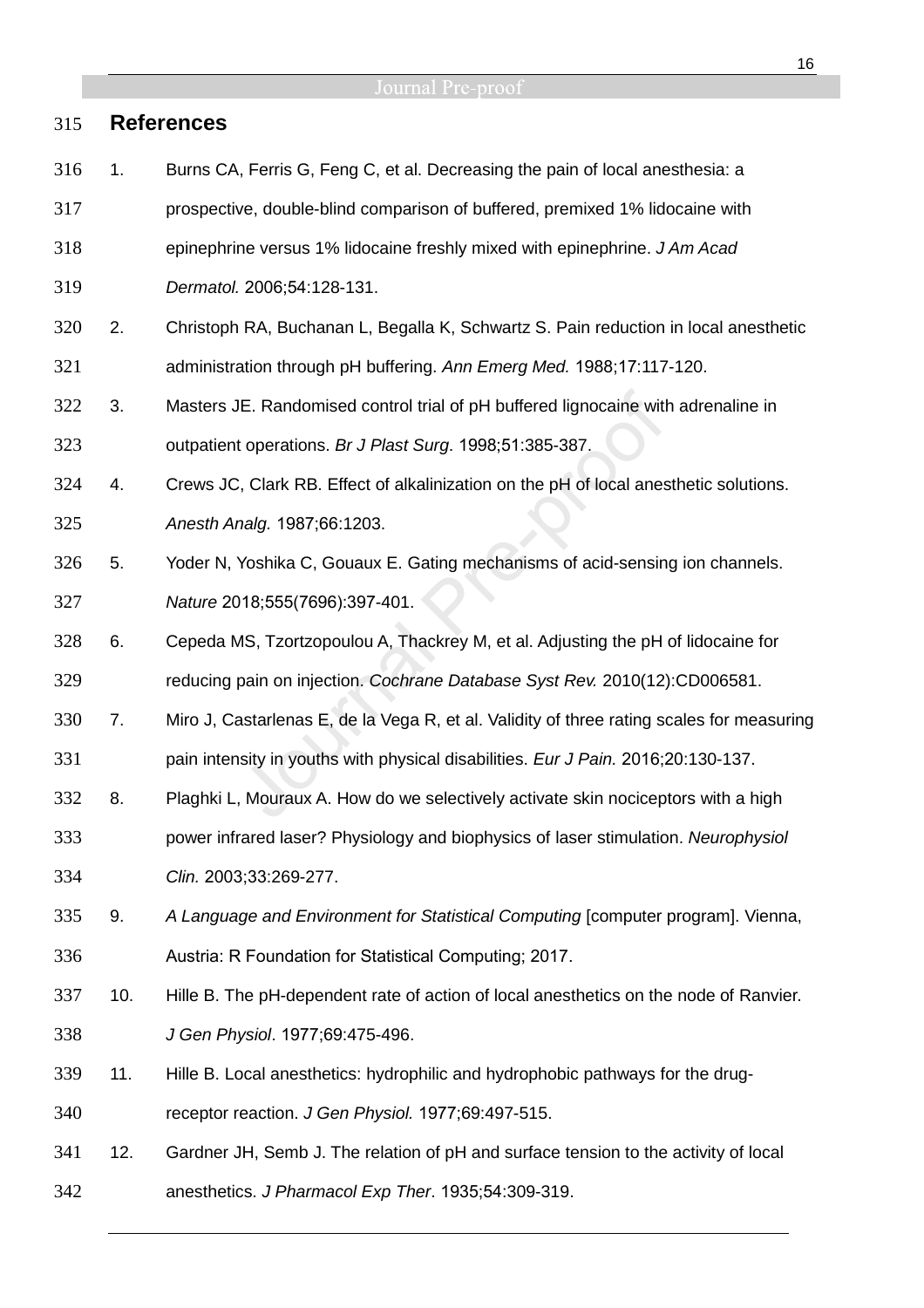|     |     | Journal Pre-proof                                                                     |
|-----|-----|---------------------------------------------------------------------------------------|
| 343 | 13. | Talu H, Elibol O, Yanyali A, et al. Effect of warming and buffering lidocaine on pain |
| 344 |     | during facial anesthesia. Ann Ophthalmol. 2001;33:43-47.                              |
| 345 | 14. | Richtsmeier AJ, Hatcher JW. Buffered lidocaine for skin infiltration prior to         |
| 346 |     | hemodialysis. J Pain Symptom Manage. 1995;10:198-203.                                 |
| 347 | 15. | Condouris GA, Shakalis A. Potentiation of the nerve-depressant effect of local        |
| 348 |     | anesthetics by carbon dioxide. Nature. 1964;204(Oct 3):57-58.                         |
| 349 | 16. | Catchlove RFH. The influence of CO2 and pH on local anesthetic action. J Pharmacol    |
| 350 |     | Exp Ther. 1972;181:298-309.                                                           |
| 351 | 17. | Wang W. Tolerability of hypertonic injectables. Int J Pharm. 2015;490:308-315.        |
| 352 | 18. | Nony P, Girard P, Chabaud S, et al. Impact of osmolality on burning sensations during |
| 353 |     | and immediately after intramuscular injection of 0.5 ml of vaccine suspensions in     |
| 354 |     | healthy adults. Vaccine. 2001;19:3645-3651.                                           |
| 355 | 19. | Parham SM, Pasieka JL. Effect of pH modification by bicarbonate on pain after         |
| 356 |     | subcutaneous lidocaine injection. Can J Surg. 1996;39:31-35.                          |
| 357 | 20. | Pascuet E, Donnelly RF, Garceau D, et al. Buffered lidocaine hydrochloride solution   |
| 358 |     | with and without epinephrine: stability in polypropylene syringes. Can J Hosp Pharm.  |
| 359 |     | 2009;62:375-380.                                                                      |
|     |     |                                                                                       |

 $\mathbf{I}$   $\mathbf{I}$   $\mathbf{I}$   $\mathbf{I}$   $\mathbf{I}$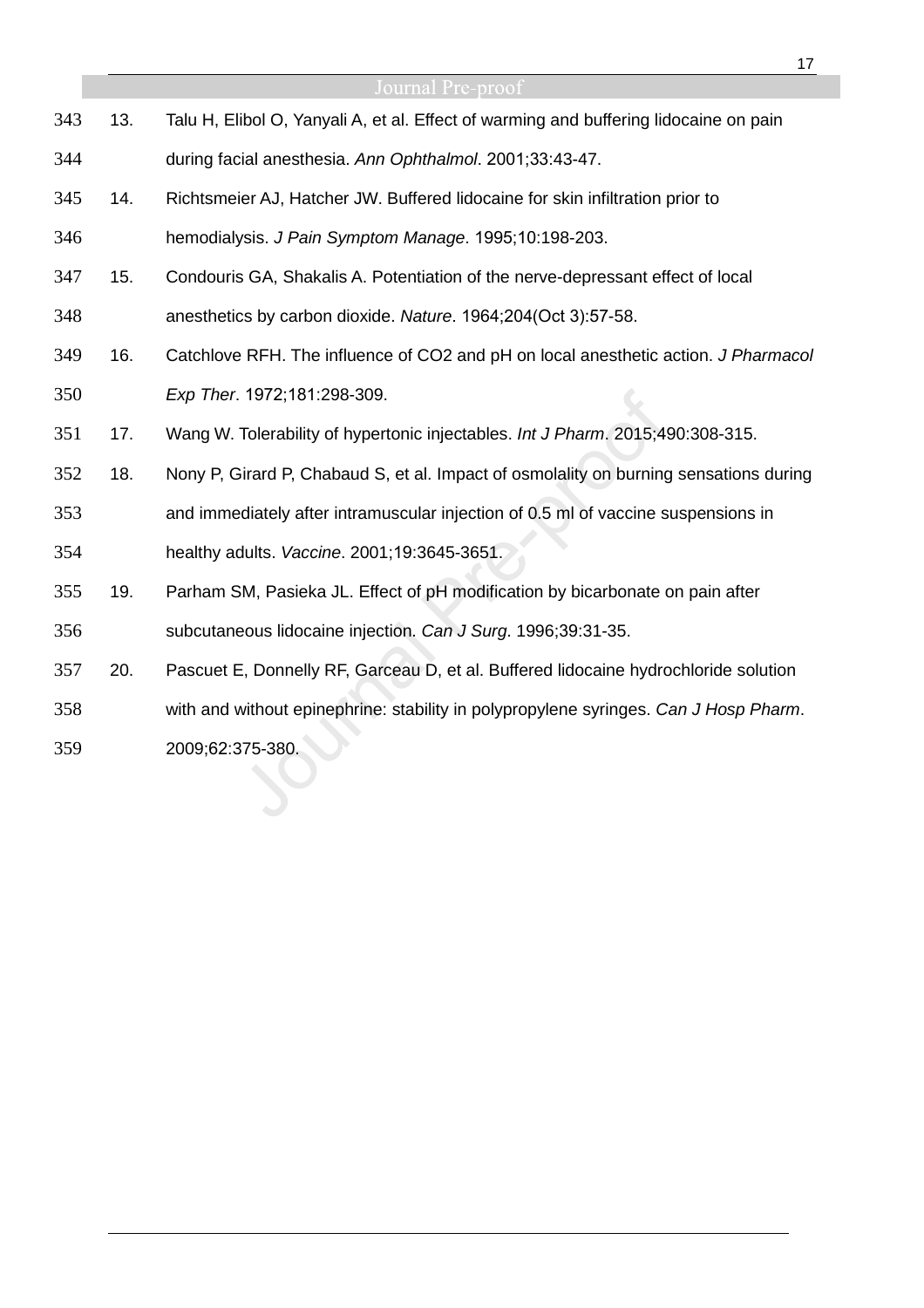| 360                                           | <b>Figure legends</b>                                                                                                                                                                                                                                                                                                                                                                                   |
|-----------------------------------------------|---------------------------------------------------------------------------------------------------------------------------------------------------------------------------------------------------------------------------------------------------------------------------------------------------------------------------------------------------------------------------------------------------------|
| 361                                           |                                                                                                                                                                                                                                                                                                                                                                                                         |
| 362                                           | Figure 1: CONSORT study flow diagram.                                                                                                                                                                                                                                                                                                                                                                   |
| 363                                           | IMP 1 (Lido/Epi-NaHCO <sub>3</sub> = 3:1)                                                                                                                                                                                                                                                                                                                                                               |
| 364                                           | IMP 2 (Lido/Epi-NaHCO <sub>3</sub> = 9:1)                                                                                                                                                                                                                                                                                                                                                               |
| 365                                           | IMP 3 (Lido/Epi without NaHCO <sub>3</sub> )                                                                                                                                                                                                                                                                                                                                                            |
| 366                                           | IMP 4 (NaCl 0.9%)                                                                                                                                                                                                                                                                                                                                                                                       |
| 367                                           |                                                                                                                                                                                                                                                                                                                                                                                                         |
| 368                                           | Figure 2: Preparation, labelling and packaging of IMP 1-4                                                                                                                                                                                                                                                                                                                                               |
| 369                                           | Investigational medicinal products 1-4 were prepared, labelled and packed according                                                                                                                                                                                                                                                                                                                     |
| 370                                           | to a randomization list (double-blinded to study participant and physician)                                                                                                                                                                                                                                                                                                                             |
| 371                                           |                                                                                                                                                                                                                                                                                                                                                                                                         |
| 372                                           | Figure 3: Quantitative rating of pain during infiltration, IMP 1 vs IMP 2                                                                                                                                                                                                                                                                                                                               |
| 373                                           | Group 1 (n=24), primary end point. The volunteers of group 1 compared IMP 1 vs                                                                                                                                                                                                                                                                                                                          |
| 374                                           | IMP 2 in a randomized sequence (block randomization, 4 blocks of 6 volunteers):                                                                                                                                                                                                                                                                                                                         |
| 375                                           | IMP 1 was significantly less painful during infiltration than IMP 2 ( $p=0.044$ ).                                                                                                                                                                                                                                                                                                                      |
| 376                                           | When IMP1 was followed by IMP2, IMP1 had a median pain score 1.5 points lower                                                                                                                                                                                                                                                                                                                           |
| 377                                           | (less painful) than IMP2. When IMP 2 was followed by IMP 1, the IMP 1 median pain                                                                                                                                                                                                                                                                                                                       |
| 378                                           | score was 0.5 points lower than for IMP2.                                                                                                                                                                                                                                                                                                                                                               |
| 379<br>380<br>381<br>382<br>383<br>384<br>385 | IMP 1: Lido/Epi : NaHCO <sub>3</sub> = 3:1. IMP 2: Lido/Epi : NaHCO <sub>3</sub> = 9:1.<br>Box plots: The line in the box corresponds to the median, the lower and upper hinges<br>correspond to the first and third quartiles, the upper/lower whisker extends from the hinge to<br>the largest/smallest value no further than 1.5 * IQR from the hinge. Dots show each of the 24<br>NRS score points. |
| 386                                           |                                                                                                                                                                                                                                                                                                                                                                                                         |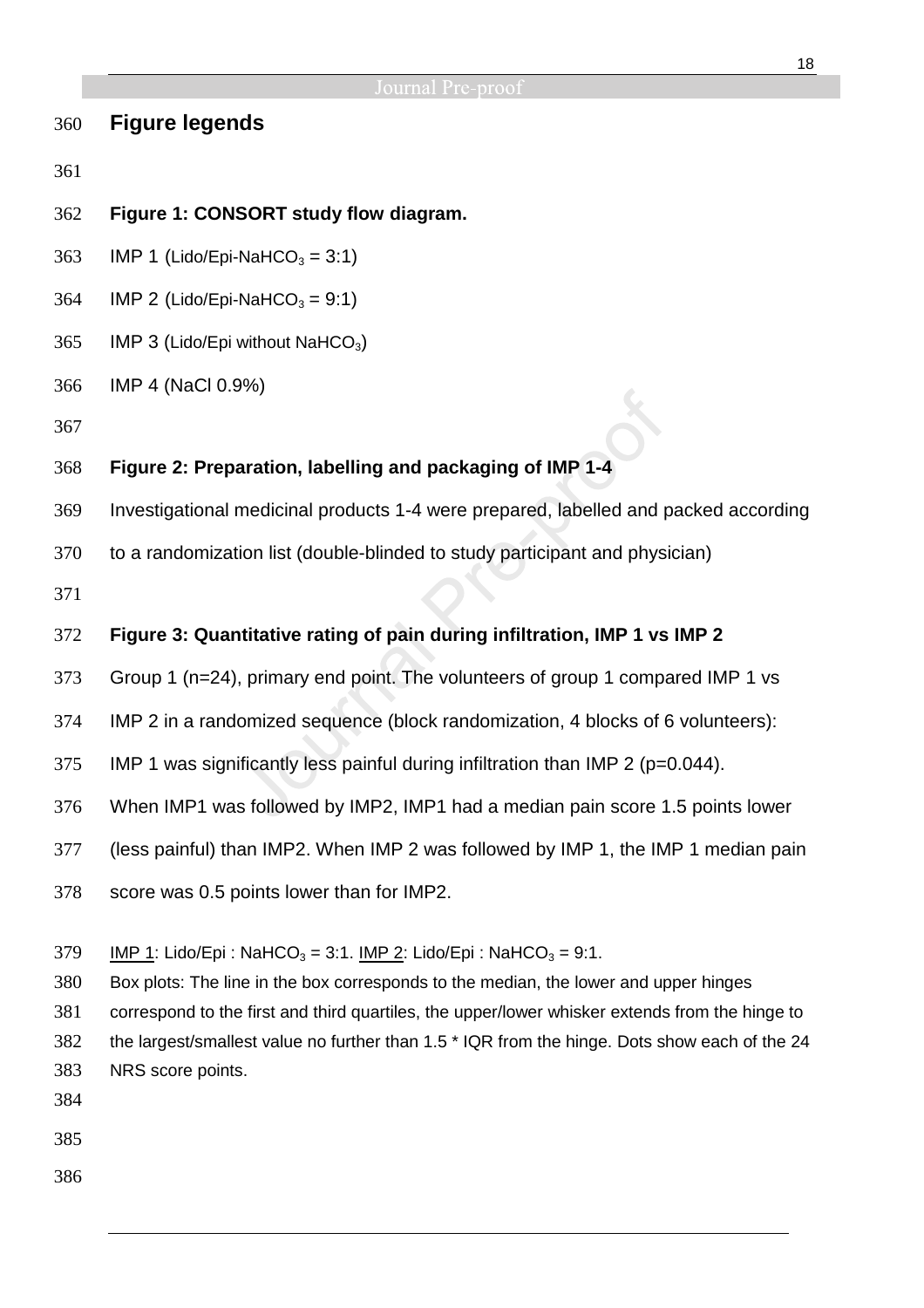**Figure 4: Quantitative rating of pain during infiltration, IMP 1 vs IMP3 and IMP4, IMP2 vs IMP3 and IMP 4**  Group 2 (n=24), secondary end point. The volunteers of group 2 compared IMP 1 vs IMP3 and IMP4, and IMP 2 vs IMP3 and IMP4 in a randomized sequence (block randomization, 1 block of 24 different combinations): Statistical significance: 393 IMP 1 vs IMP 3  $(p = 0.001)$ IMP 2 vs IMP 3 (p = 0.033) IMP 1 vs IMP 4 (p = 0.001) 396 IMP 2 vs IMP 4  $(p = 0.001)$ 397 IMP 3 vs IMP 4  $(p = 0.016)$  399 Group 2: IMP 1: Lido/Epi : NaHCO<sub>3</sub> = 3:1; IMP 2: Lido/Epi : NaHCO<sub>3</sub> = 9:1; IMP 3: Lido/Epi without NaHCO3; IMP 4: NaCl 0.9% (placebo) Box plots: The line in the box corresponds to the median, the lower and upper hinges correspond to 402 the first and third quartiles, the upper/lower whisker extends from the hinge to the largest/smallest value no further than 1.5 \* interquartile ranges from the hinge. Dots show each of the 24 NRS data. **Figure 5:** Qualitative rating of patient comfort during infiltration of local anesthetics, captured with categorial terms. The first two bars represent results from group 1, while the next four bars represent results from group 2. 408 IMP 1 (Lido/Epi : NaHCO<sub>3</sub> = 3:1) 409 IMP 2 (Lido/Epi : NaHCO<sub>3</sub> = 9:1) 410 IMP 3 (Lido/Epi without NaHCO<sub>3</sub>) IMP 4 (NaCl 0.9%)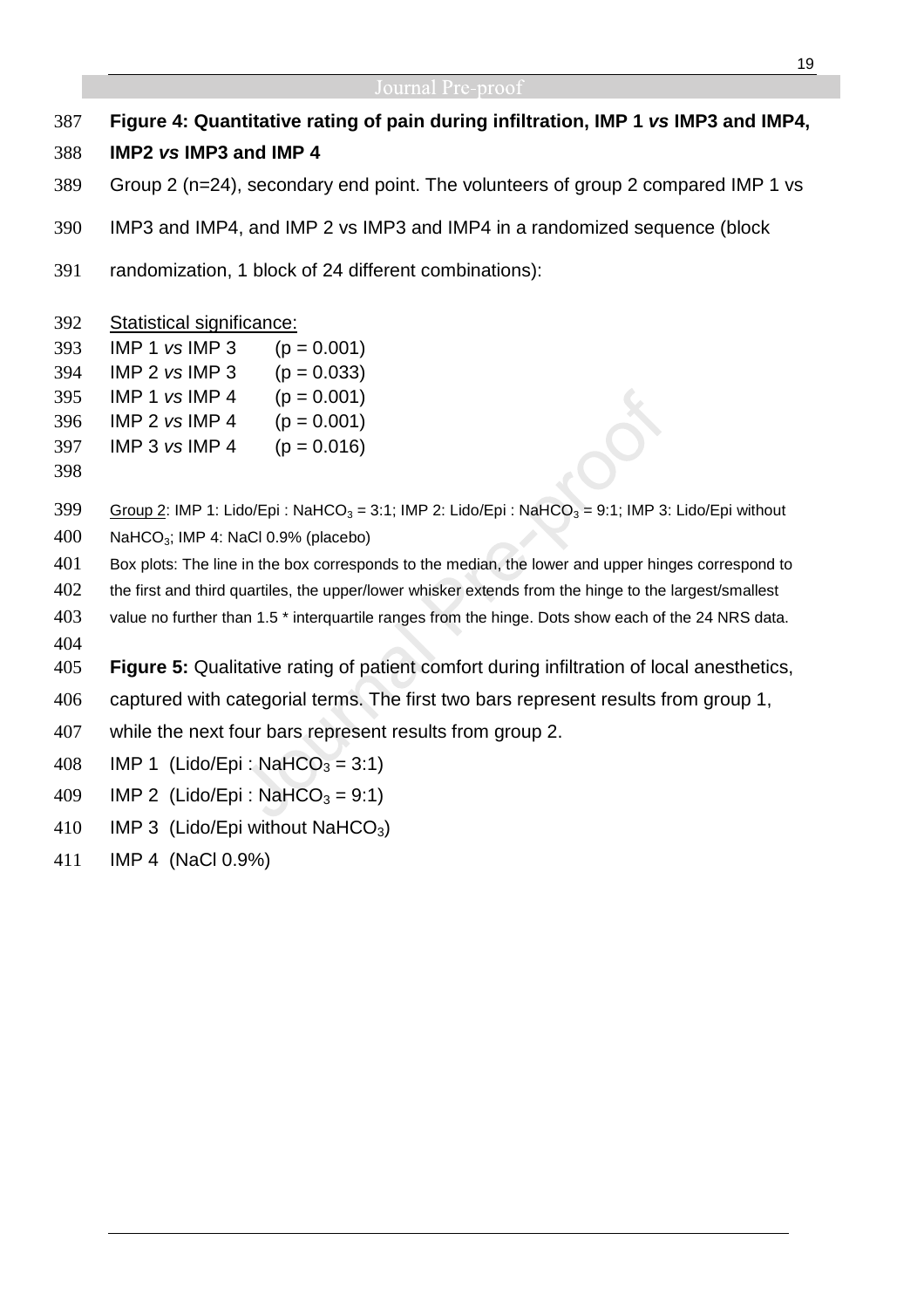# **Abbreviation and acronym list**

- 
- 
- 
- 
- 
- 
- 
- 

IMP: Investigational Medicinal Product

- GMP: Good Manufactoring Production
- NRS: Numerical Rating Scale
- PhEur: European Pharmacopoeia
- NaCl: Sodium chloride
- 418 NaHCO<sub>3</sub> NaHCO<sub>3</sub> NaHCO<sub>3</sub> NaHCO<sub>3</sub> NaHCO<sub>3</sub> NaHCO<sub>3</sub> NaHCO<sub>3</sub> NaHCO<sub>3</sub> NaHCO<sub>3</sub> NaMB
- (synonymous: bicarbonate)
	-

Lido/Epi Lido/Epi Lido<br>
Lido<br>
Lido<br>
Lido<br>
Lido<br>
Lido<br>
Lido<br>
Lido<br>
Lido<br>
Lido<br>
Lido<br>
Lido<br>
Lido<br>
Lido<br>
Lido<br>
Lido<br>
Lido<br>
Lido<br>
Lido<br>
Lido<br>
Lido<br>
Lido<br>
Lido<br>
Lido<br>
Lido<br>
Lido<br>
Lido<br>
Lido<br>
Lido<br>
Lido<br>
Lido<br>
Lido<br>
Lido<br>
Lido<br>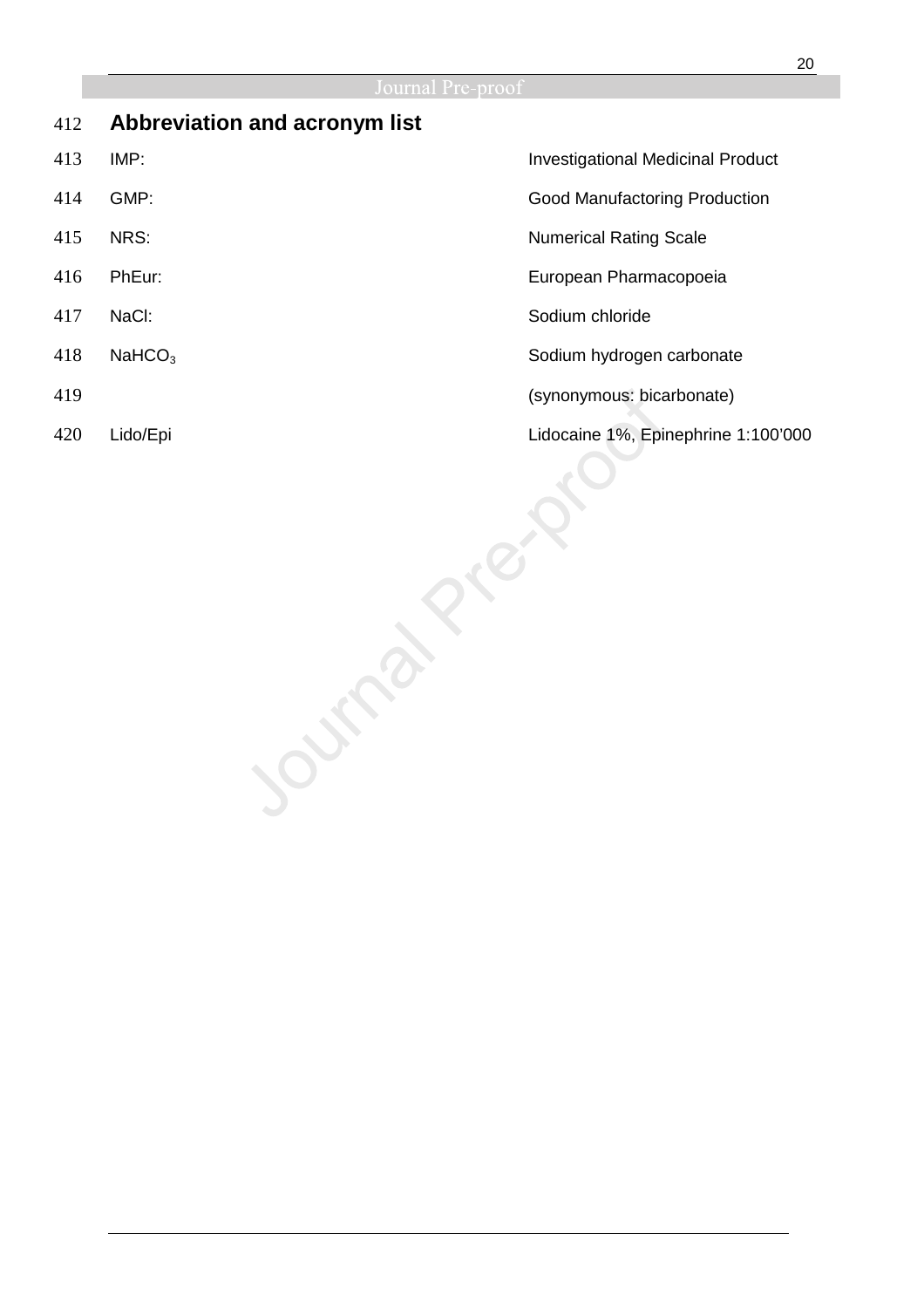# **Key Words**

- Local anesthesia, lidocaine, epinephrine, sodium hydrogen carbonate, bicarbonate,
- admixture, ratio, 3:1, unbuffered, placebo, burning sensation, double-blind, randomized,
- controlled, trial

Journal Prezence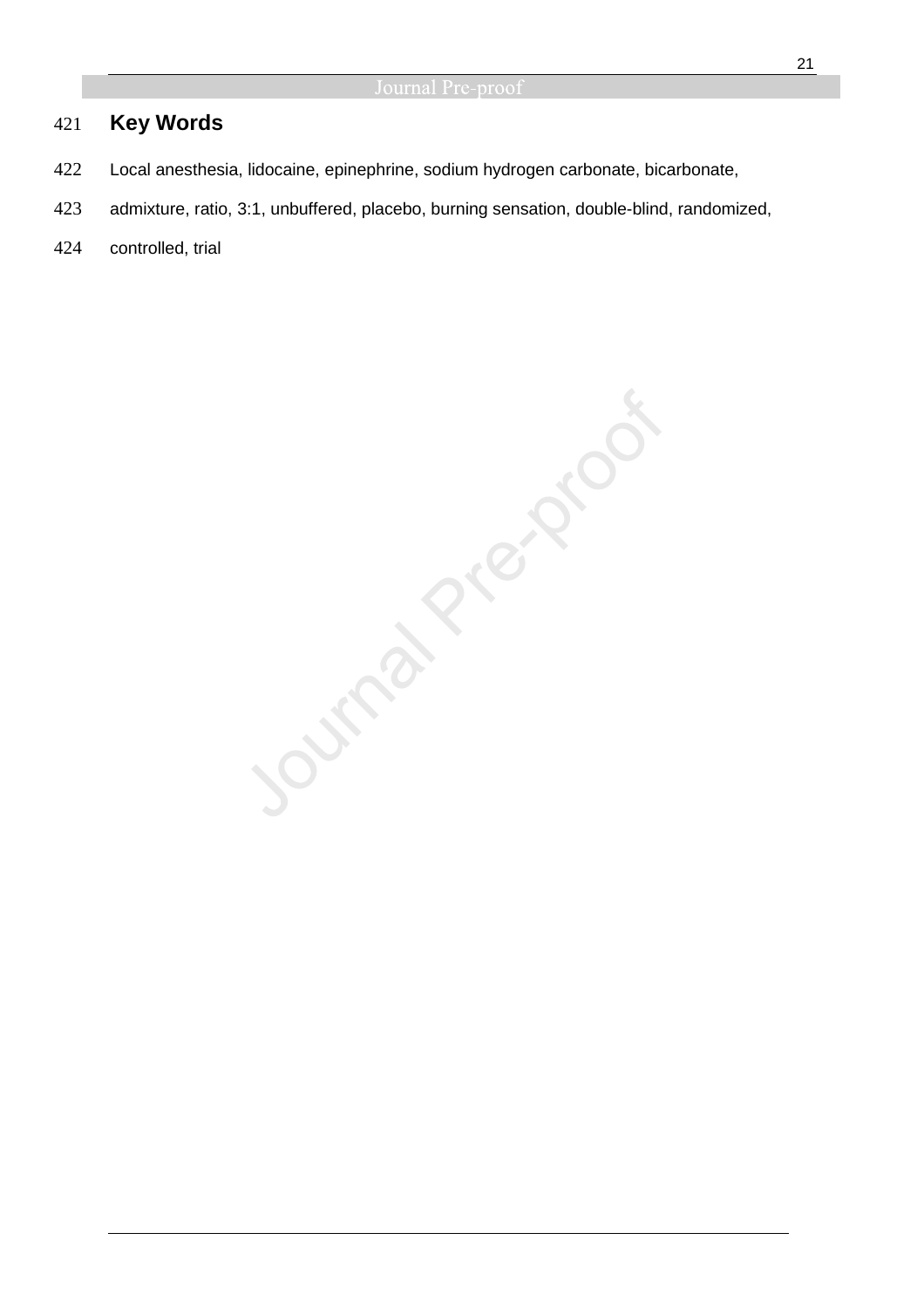48 volunteers assessed for elegibility

No exclusions  $\overline{a}$ 

48 participants consecutively enrolled

Group 1 ( $n = 24$ ) (block randomization, 4 blocks with  $n = 6$ )

Double-blind RCT

to compare IMP1 vs IMP2

12 participants start with IMP 1 and 12 start with IMP 2

Group 2 ( $n = 24$ ) (block randomization, 1 block with  $n = 24$ ) Double-blind RCT

to compare IMP 1 vs IMP 3 and IMP 2 vs IMP 3

to compare IMP 1 vs IMP 4 and IMP 2 vs IMP 4

to compare IMP 3 vs IMP 4

IMPs 1-4 in random order (24 possible combinations)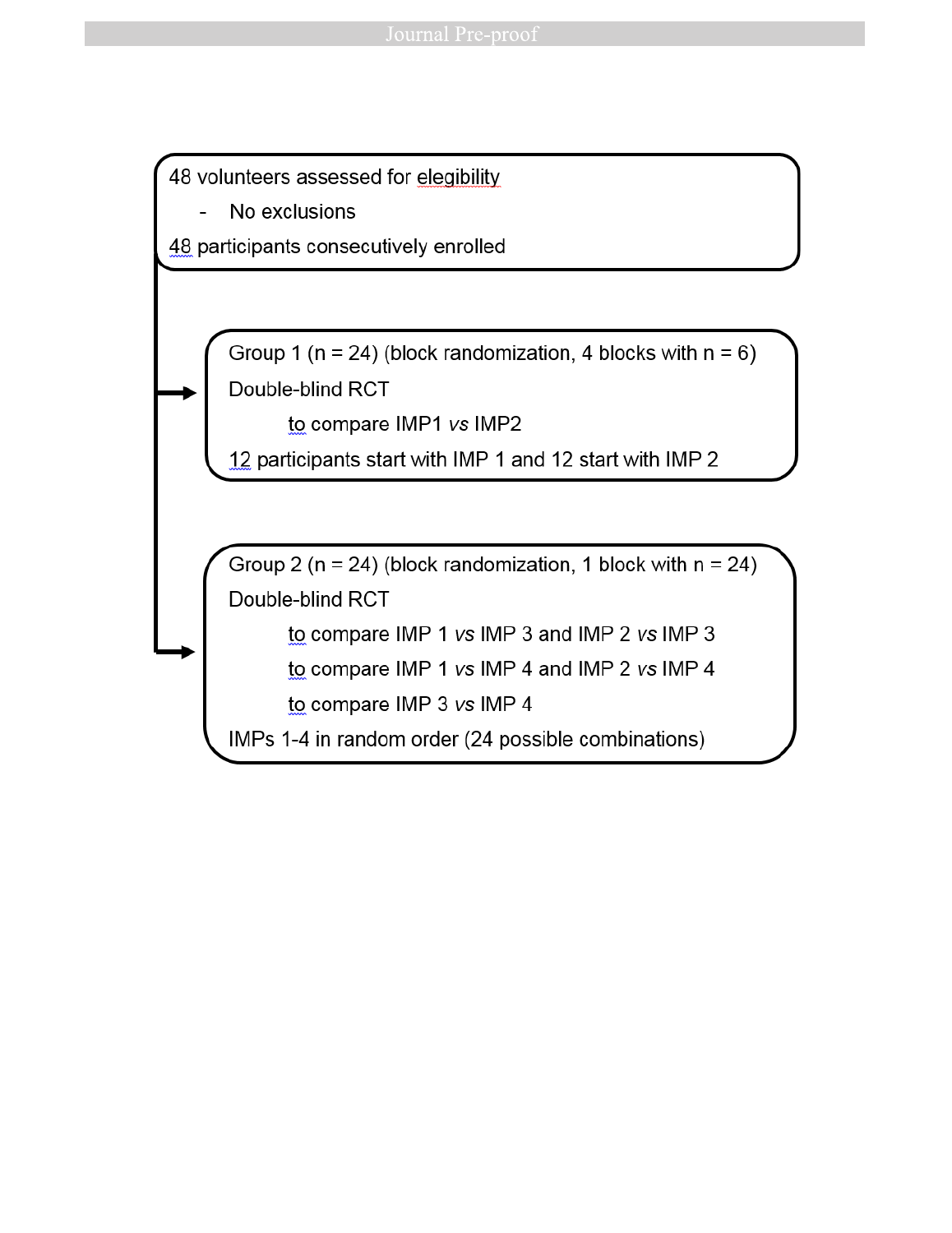

| Group 2                                      |                                             |  |  |  |
|----------------------------------------------|---------------------------------------------|--|--|--|
| MP 1                                         | IMP <sub>3</sub>                            |  |  |  |
| vial (5ml) with Lido/Epi 15mg/ml, 15µg/ml    | 1 vial (5ml) with Lido/Epi 10mg/ml, 10µg/ml |  |  |  |
| vial (5ml) with NaHCO <sub>3</sub> 42mg/ml   | 1 vial (5ml) with Lido/Epi 10mg/ml, 10μg/ml |  |  |  |
| mixed, resulting in 10ml                     | > mixed, resulting in 10ml                  |  |  |  |
| ido/Epi-NaHCO, = 3:1 (pH 7.5)                | Lido (pH 3.4)                               |  |  |  |
| ntaining                                     | containing                                  |  |  |  |
| do 7.5mg/ml, NaHCO <sub>3</sub> 21mg/ml      | Lido 10mg/ml                                |  |  |  |
| set                                          | set                                         |  |  |  |
| VIP 2                                        | IMP 4 (placebo)                             |  |  |  |
| vial (5ml) with Lido/Epi 18mg/ml, 18µg/ml    | 1 vial (5ml) with NaCl 0.9%                 |  |  |  |
| vial (5ml) with NaHCO <sub>3</sub> 16.8mg/ml | 1 vial (5ml) with NaCl 0.9%                 |  |  |  |
| mixed, resulting in 10ml                     | > mixed, resulting in 10ml                  |  |  |  |
| ido/Epi-NaHCO <sub>3</sub> = 9:1 (pH 7.3)    | NaCl 0.9% (pH 6.2)                          |  |  |  |
| ntaining                                     | containing                                  |  |  |  |
| do 9mg/ml, NaHCO <sub>3</sub> 8.4mg/ml       | NaCl 0.9mg/ml                               |  |  |  |
| set                                          | set                                         |  |  |  |
| kit                                          |                                             |  |  |  |

### IMP 1 vs IMP 2

 $n = 24$ , block randomization in 4 blocks (n = 6) Each participant receives 1 encoded kit containing 2 encoded sets, each set containing 2 blinded vials<br>
• Infiltration of 2ml IMP per site (8ml discarded)

. 12 participants start with IMP 1 and 12 with IMP 2

### IMP 1 vs IMP 2 vs IMP 3 vs IMP 4 (placebo)

n = 24, block randomization in 1 block (n = 24)<br>• Each participant receives 1 encoded kit containing 4 encoded sets, each set contains 2 blinded vials

• Each participant receives the 4 IMPs in a different order (24 possibilities).<br>• Infiltration of 2ml IMP per site (3cm wheal) (8ml discarded)

Journal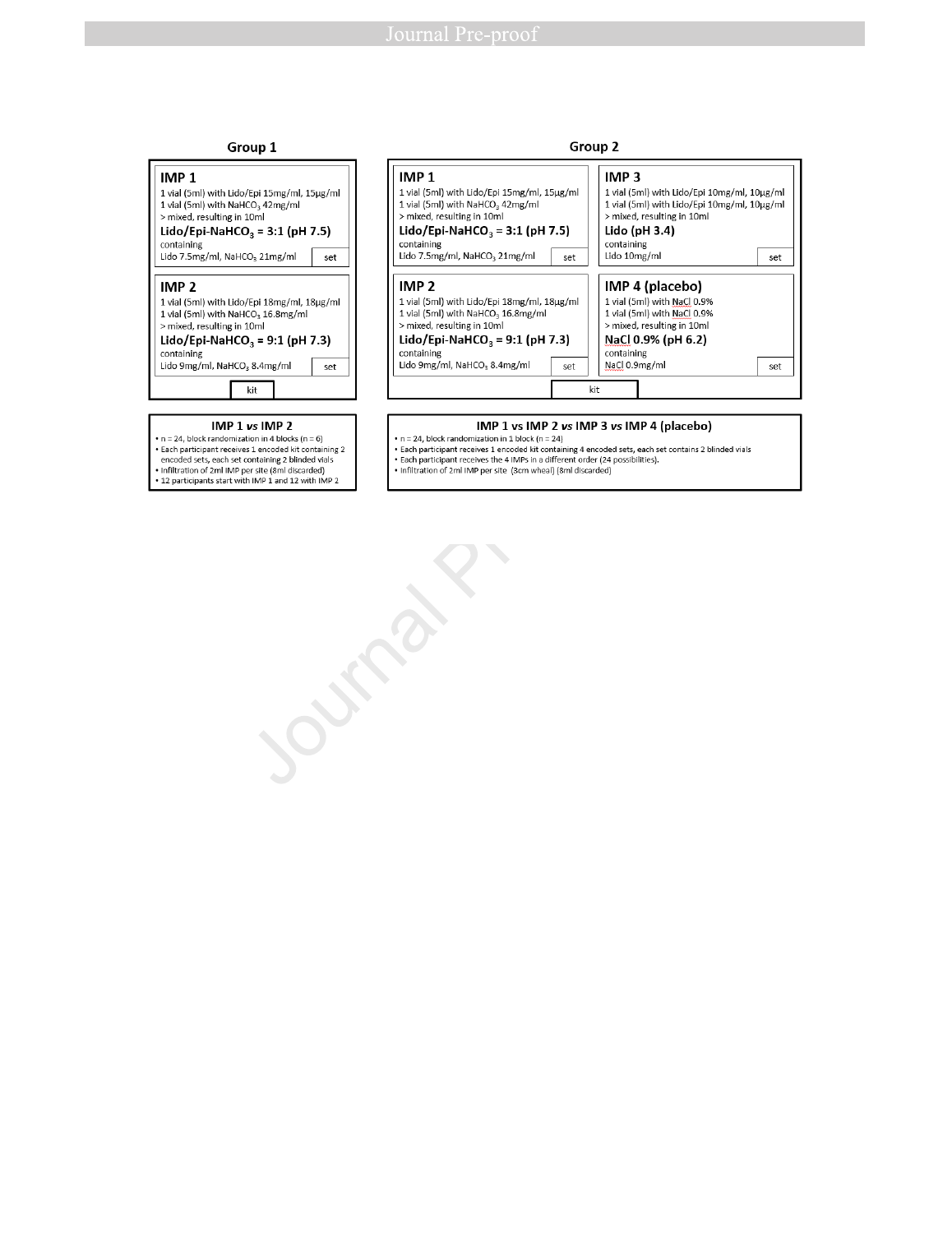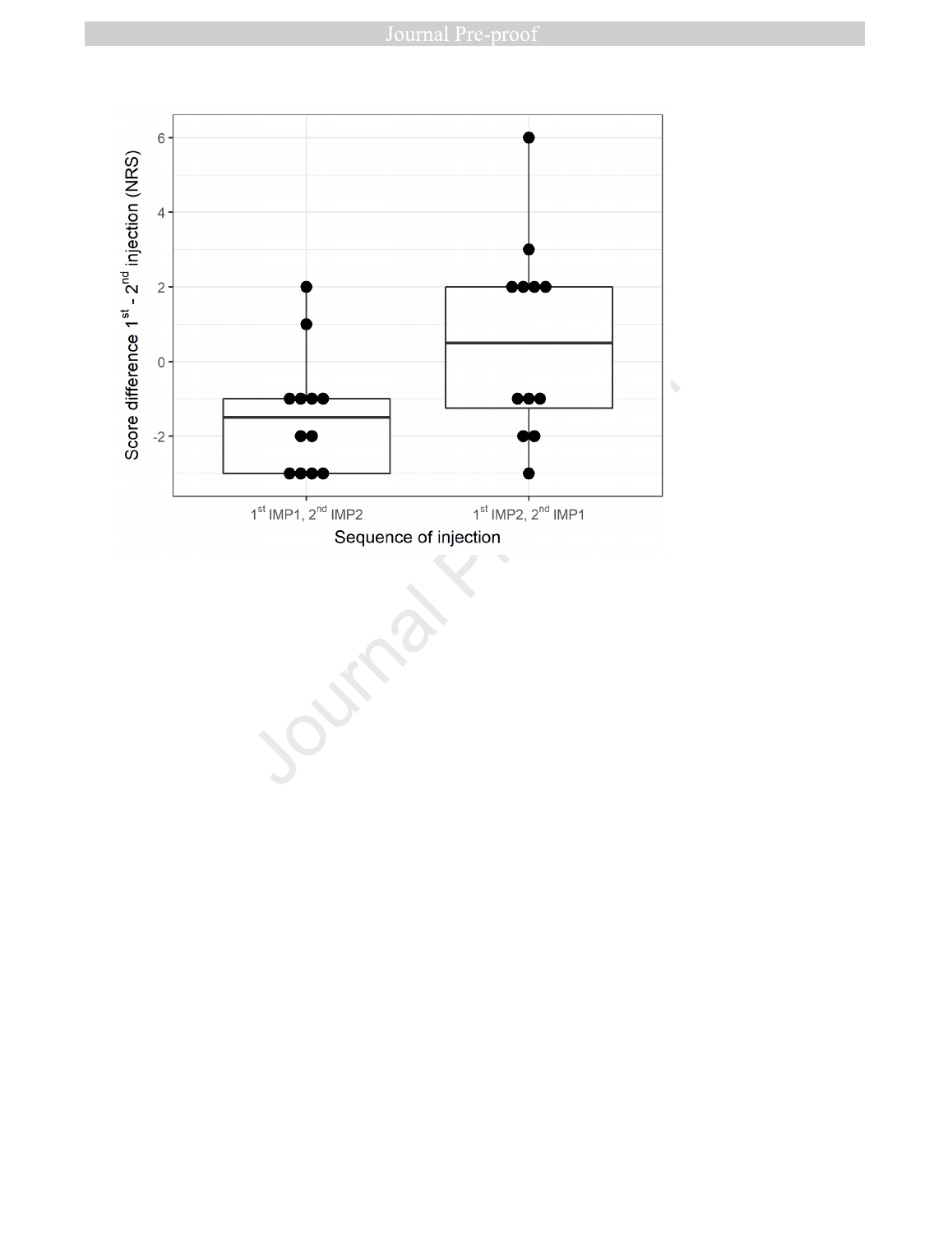

Joseph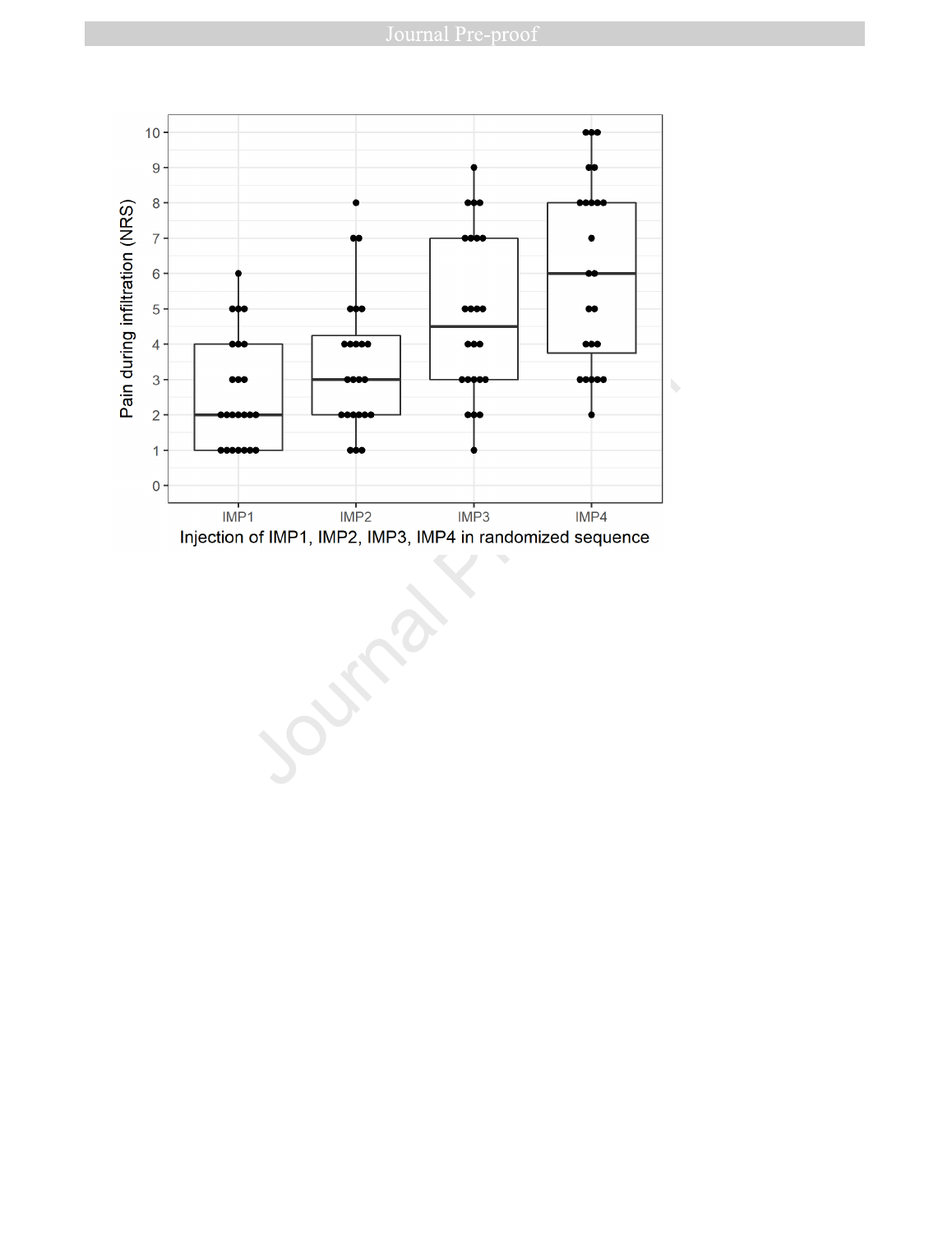